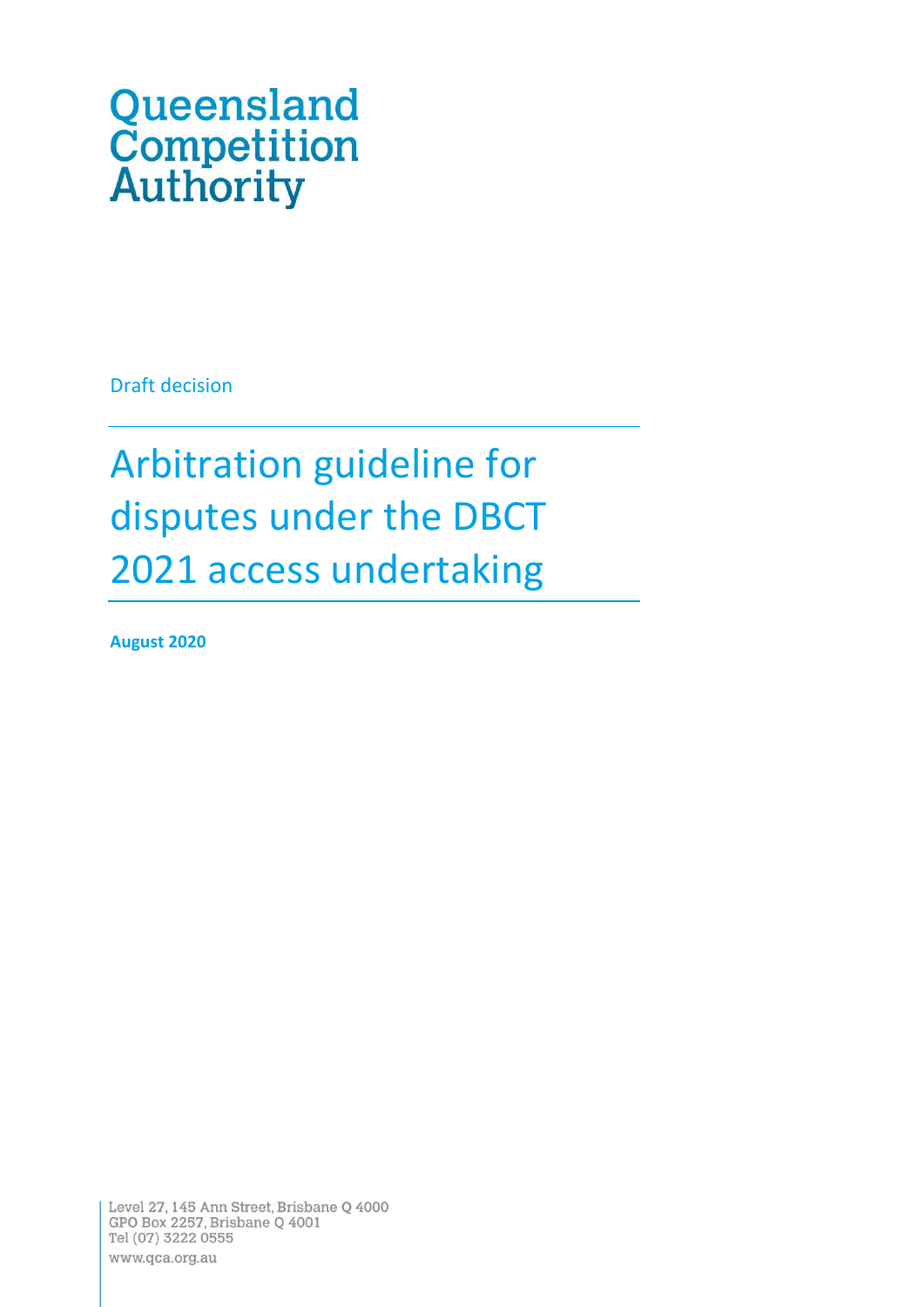## <span id="page-1-0"></span>Important notice

- (1) This arbitration guideline is designed to provide basic information on the arbitration of disputes arising in relation to the Dalrymple Bay Coal Terminal (DBCT) 2021 access undertaking. By providing this information, the guideline is intended to assist in maintaining workable and effective dispute resolution processes, and to enable parties to an access dispute to be adequately prepared for the Queensland Competition Authority's (QCA's) dispute resolution processes.
- (2) This guideline:
	- (a) is non-binding
	- (b) does not cover all aspects of the applicable dispute resolution procedures
	- (c) does not use formal or legal language
	- (d) should not be considered a substitute for professional advice.
- (3) Each dispute process is likely to be different. The *Queensland Competition Authority Act 1997* (Qld) (QCA Act) gives the QCA wide discretion in determining the appropriate form and path for each dispute resolution process. Therefore, where this document provides any guidance on how proceedings might be conducted, the QCA is not necessarily bound to act in a manner consistent with such statement in dealing with a dispute.
- (4) The QCA may, from time to time, revise this guideline at our absolute discretion. This may include, for example, correcting typographical errors or updating terminology and cross-references as required. If substantive changes are proposed, the QCA will conduct an appropriate consultation process with stakeholders, which may include issuing draft revised guidelines and inviting submissions from stakeholders.

#### © Queensland Competition Authority 2020

The Queensland Competition Authority supports and encourages the dissemination and exchange of information. However, copyright protects this document.

2 electronically but only if it is recognised as the owner of the copyright and this material remains unaltered.The Queensland Competition Authority has no objection to this material being reproduced, made available online or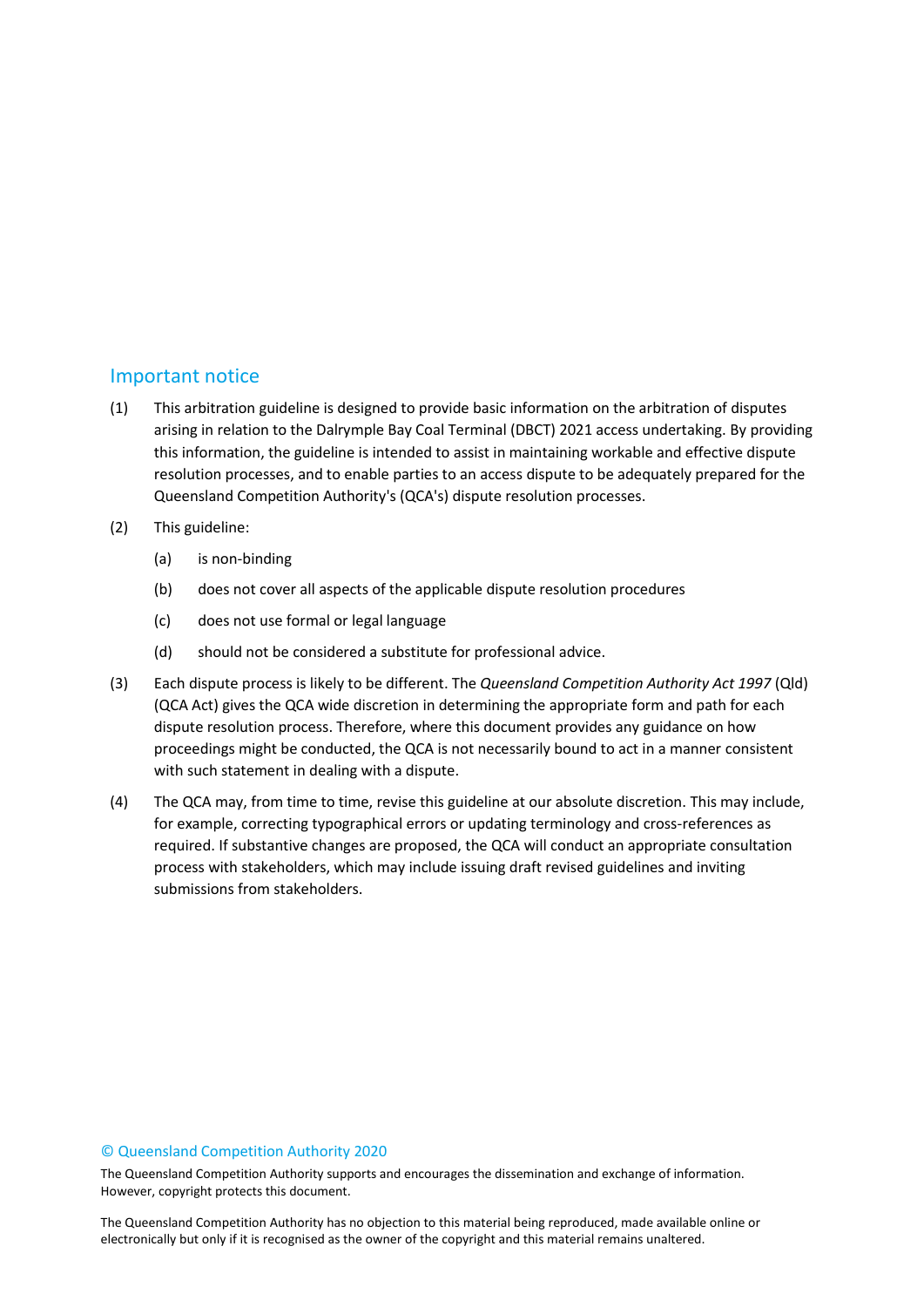## **Contents**

| Important notice |                                                                                               | 2              |
|------------------|-----------------------------------------------------------------------------------------------|----------------|
| $\mathbf{1}$     | <b>INTRODUCTION</b>                                                                           | 2              |
| 1.1              | The declared service                                                                          | $\overline{2}$ |
| 1.2              | The DBCT 2021 access undertaking                                                              | 3              |
| 1.3              | The QCA's role in arbitrating or mediating disputes under the DBCT 2021 access<br>undertaking | 3              |
| 1.4              | Application of this guideline                                                                 | 4              |
| 2                | CATEGORIES OF DISPUTES FOR THE DBCT SERVICE                                                   | 5              |
| 2.1              | Disputes between access seekers and DBCTM (access disputes)                                   | 5              |
| 2.2              | Disputes between existing access holders and DBCTM                                            | 7              |
| 2.3              | Disputes arising under the access undertaking                                                 | 11             |
| 3                | THE DISPUTE RESOLUTION PROCESS                                                                | 14             |
| 3.1              | The QCA mediation process                                                                     | 14             |
| 3.2              | The QCA arbitration process                                                                   | 15             |
| 3.3              | The arbitration authority                                                                     | 18             |
| 3.4              | Length of the arbitration process                                                             | 19             |
| 3.5              | Required information                                                                          | 19             |
| 3.6              | Cost of proceedings                                                                           | 20             |
| 3.7              | Ending an arbitration                                                                         | 20             |
| 4                | DISCLOSURE AND CONFIDENTIALITY                                                                | 21             |
| 4.1              | Introduction                                                                                  | 21             |
| 4.2              | How is confidentiality maintained during arbitration?                                         | 21             |
| 4.3              | How does the QCA deal with specific confidentiality requests?                                 | 21             |
| 5                | THE DETERMINATION                                                                             | 23             |
| 5.1              | Disputes between access seekers and DBCTM (access disputes)                                   | 23             |
| 5.2              | Disputes between existing access holders and DBCTM                                            | 24             |
| 5.3              | Publishing of arbitration determinations                                                      | 24             |
| 6                | CONSIDERATION OF MATTERS IN PRICING DISPUTES UNDER 2019 DAU                                   | 26             |
| 6.1              | Introduction                                                                                  | 26             |
| 6.2              | Determining a dispute on pricing matters                                                      | 27             |
| 6.3              | Further considerations                                                                        | 29             |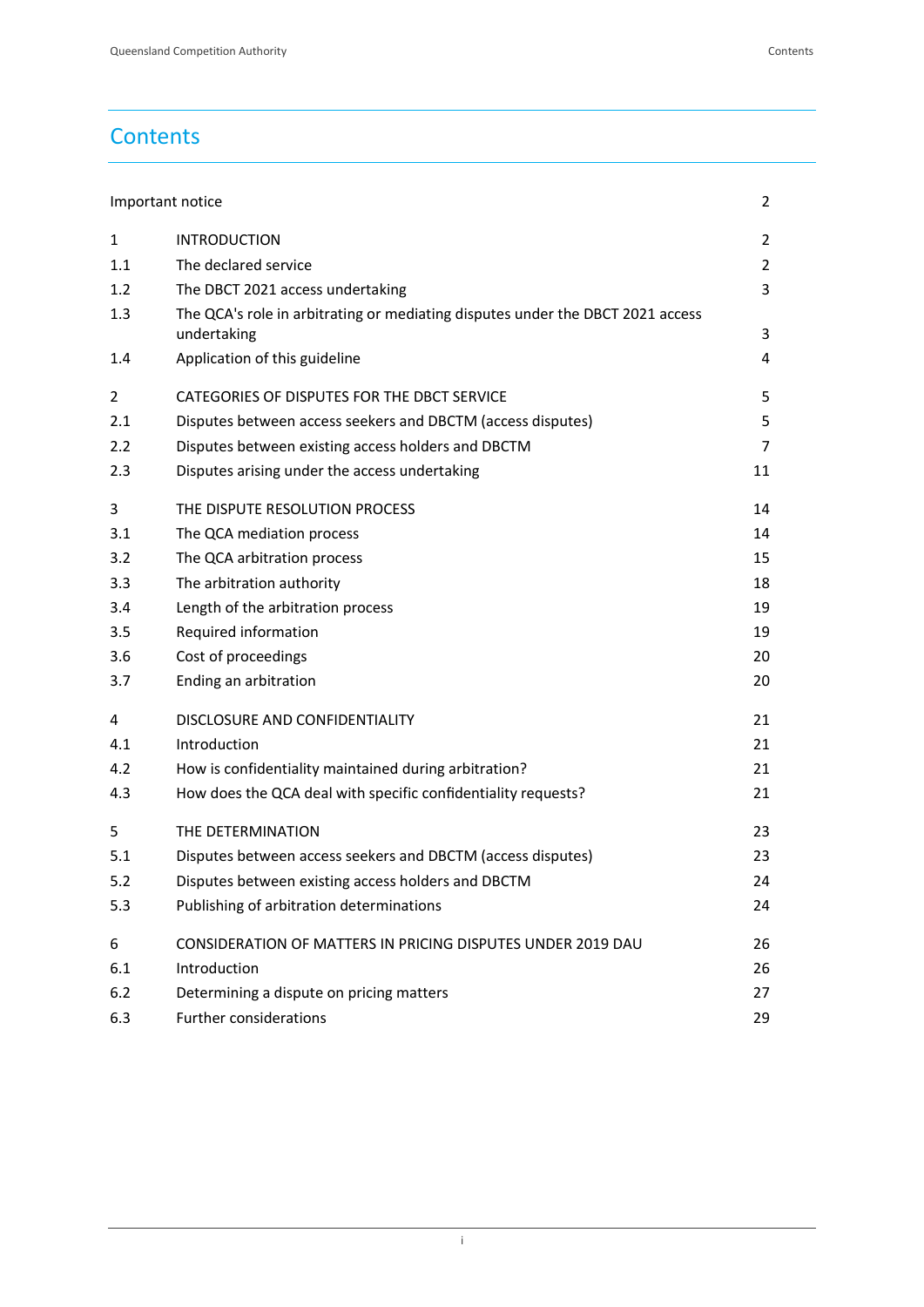## <span id="page-3-0"></span>1 INTRODUCTION

## <span id="page-3-1"></span>1.1 The declared service

Part 5 of the QCA Act sets out the statutory access regime in Queensland, which provides a framework for third party access to services provided by significant infrastructure facilities where there may be a lack of effective competition. A service that is declared under part 5 is subject to regulation by the QCA.

For the purposes of this guideline, the declared service is that described in section 250 of the QCA Act as 'the handling of coal at Dalrymple Bay Coal Terminal (DBCT) by the terminal operator' (DBCT service) (see Box 1).

```
Box 1 Section 250 of the QCA Act
```
#### **250 Saving of declarations of particular services**

(1) Each of the following services is taken to be a service declared by the Ministers under part 5, division 2 —

…

(c) the handling of coal at Dalrymple Bay Coal Terminal by the terminal operator.

…

(5) In this section—

**"Dalrymple Bay Coal Terminal"** means the port infrastructure located at the port of Hay Point owned by Ports Corporation of Queensland or the State, or a successor or assign of Ports Corporation of Queensland or the State, and known as Dalrymple Bay Coal Terminal and includes the following which form part of the terminal—

- (a) loading and unloading equipment;
- (b) stacking, reclaiming, conveying and other handling equipment;
- (c) wharfs and piers;
- (d) deepwater berths;
- (e) ship loaders.

**"handling of coal"** includes unloading, storing, reclaiming and loading.

…

#### **"terminal operator"** means—

- (a) the owner or lessee of Dalrymple Bay Coal Terminal; or
- (b) a person operating Dalrymple Bay Coal Terminal for the owner or lessee.

The current terminal operator is DBCT Management Pty Ltd (DBCTM).

The DBCT service was declared under section 250 of the QCA Act until 8 September 2020. On 1 June 2020, the Treasurer and Minister for Infrastructure and Planning, following the processes of division 2 of part 5 of the QCA Act, declared the DBCT service until 8 September 2030.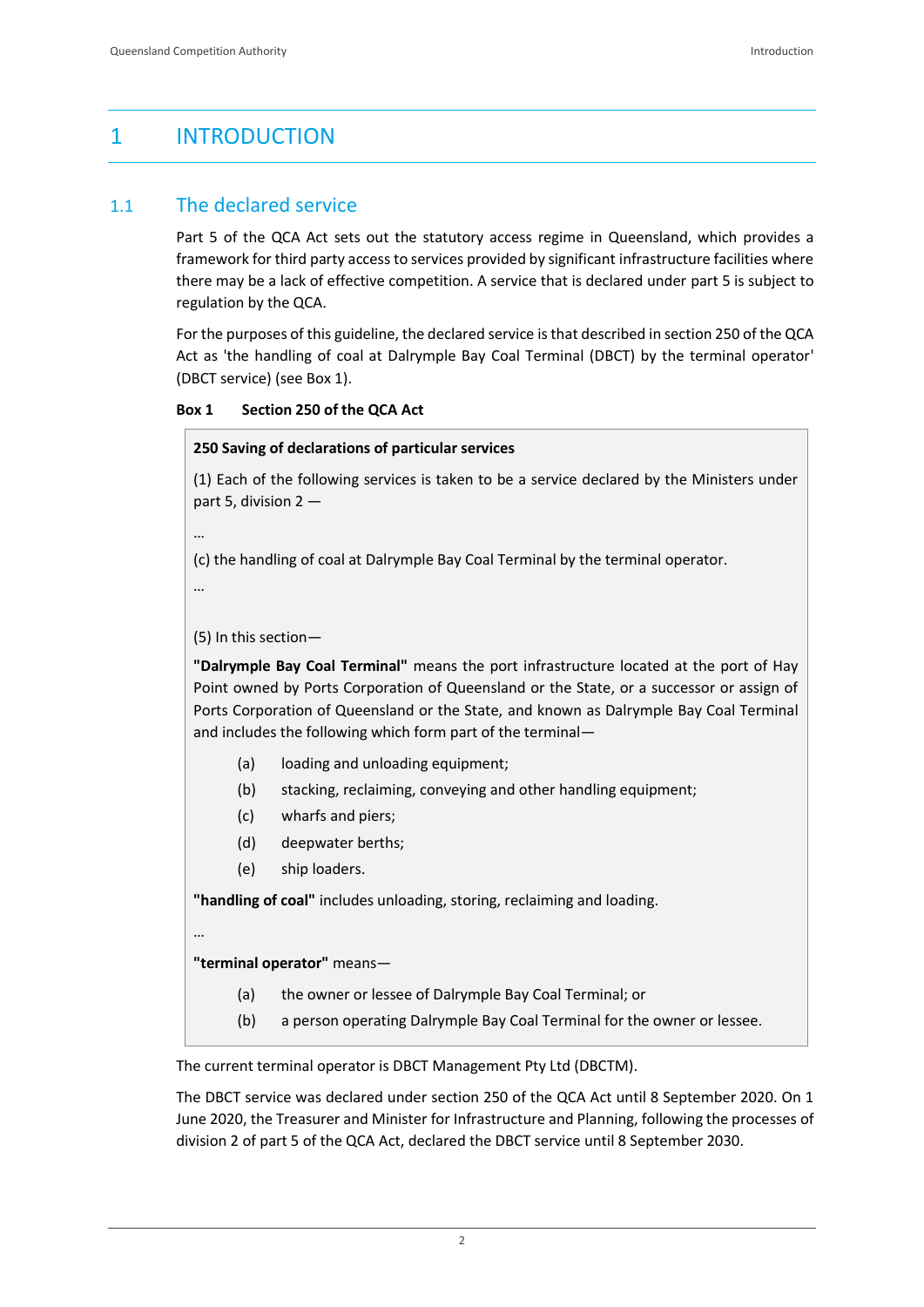## <span id="page-4-0"></span>1.2 The DBCT 2021 access undertaking

The access regime under part 5 of the QCA Act is based on a negotiate-arbitrate framework, which envisages that, in the first instance, access to a declared service should be procured on the basis of terms and conditions that are commercially agreed between the access seeker and the provider of the declared service.

To date, access to the DBCT service has been regulated under a series of QCA-approved access undertakings, which have been the primary means of setting out:

- the general terms and conditions that are offered by DBCTM for third parties to access the declared service
- a process required for an access seeker to negotiate access
- the general terms and conditions that apply when negotiating access agreements
- how disputes in relation to access are to be resolved.

DBCTM's 2019 draft access undertaking (DAU) does not include a reference tariff for access to the DBCT service, but rather provides for access prices to be negotiated between access seekers and DBCTM, with recourse to arbitration where an agreement cannot be reached. Under the access undertaking and the broader access regime, the QCA may act as arbitrator in disputes regarding access charges as well as non-price terms of access. The QCA has published this guideline to support workable and effective dispute resolution processes, and to enable parties to a dispute to be adequately prepared for the QCA's dispute resolution processes.

When approved, the DBCT 2021 access undertaking will operate from 1 July 2021 to 1 July 2026.<sup>1</sup>

## <span id="page-4-1"></span>1.3 The QCA's role in arbitrating or mediating disputes under the DBCT 2021 access undertaking

The QCA Act empowers the QCA to assist in dispute resolution, in relation to access to the DBCT service, in specified circumstances. These circumstances include:

- to mediate to resolve access disputes
- if asked by the parties to access agreements—to mediate to resolve disputes under the agreements
- to conduct arbitration hearings for resolving access disputes
- if asked by the parties to access agreements—to arbitrate to resolve disputes under the agreements.<sup>2</sup>

Arbitration is a process whereby the parties submit their dispute to an arbitrator, who makes a determination that is binding upon the parties. Mediation, on the other hand, is a more consensual form of dispute resolution, whereby the mediator seeks to facilitate agreement between the parties on the issues in dispute.

<sup>&</sup>lt;sup>1</sup> The QCA's draft decision in assessing the DBCT 2019 DAU is to refuse to approve the DAU. The DAU assessment process is ongoing as at the date of writing.

 $2$  The QCA's relevant functions are described in ss. 10(fa), (fb), (g) and (ga) of the QCA Act.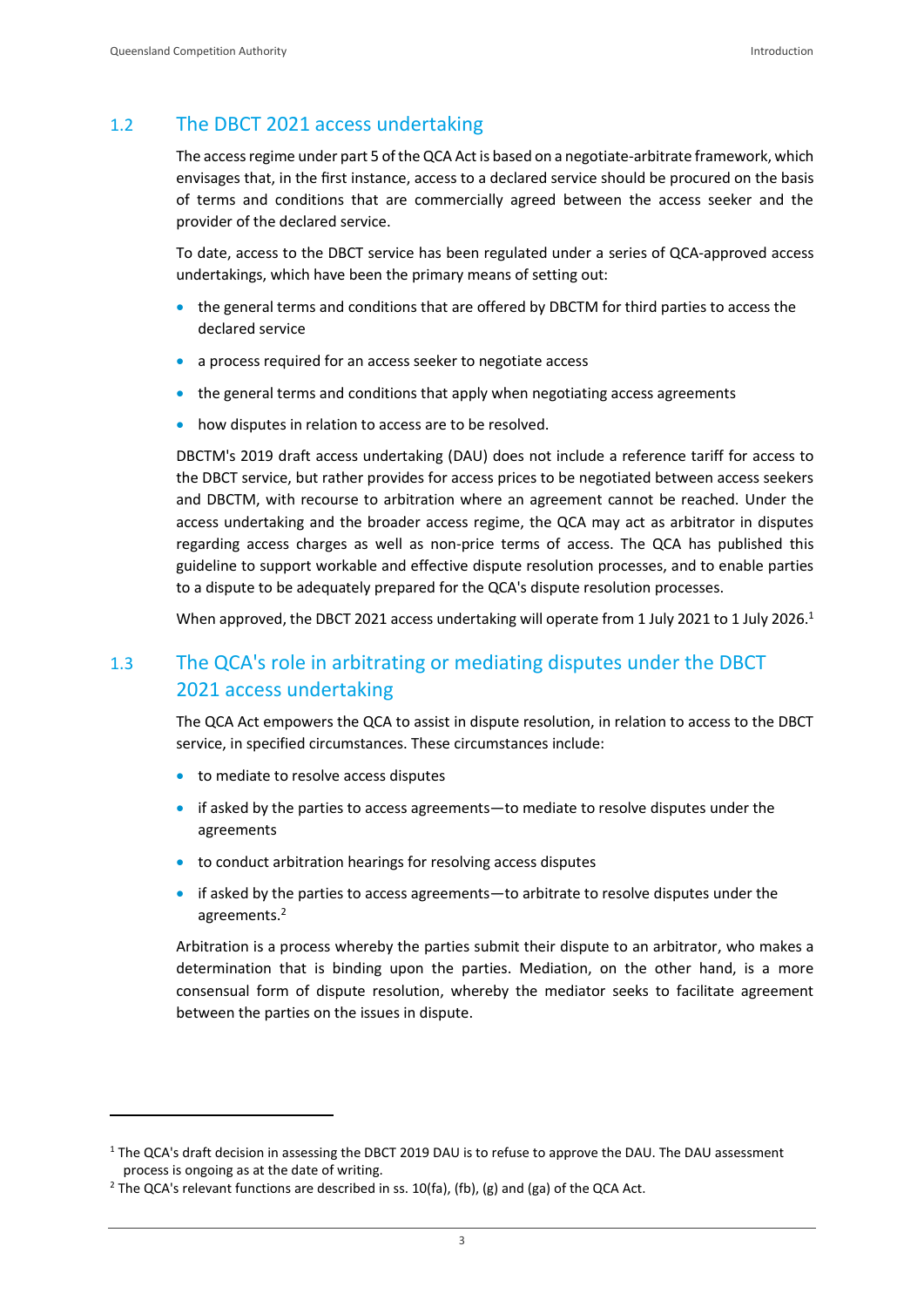The procedure to be followed by the QCA in conducting an arbitration (or mediation) depends on the circumstances in which the dispute arose. Figure 1 provides a summary of some broad categories, each of which is discussed in the following sections.







The term 'access seeker' has a specific definition under the QCA Act—it is a person who wants access, or increased access, to the declared service. Thus, access seekers include 'new' access seekers as well as existing access holders who are seeking increased access to the declared service.<sup>3</sup> Similarly, an 'access agreement' is defined as an agreement between an access provider of a declared service and another person, which provides for access to the service by the other person, and which is entered into after 22 May 1997.<sup>4</sup>

## <span id="page-5-0"></span>1.4 Application of this guideline

This document is intended to provide guidance for stakeholders on how the QCA may conduct arbitrations under part 5, division 5 of the QCA Act and the DBCT 2021 access undertaking. These include:

- access disputes referred to the QCA under part 5, division 5 of the QCA Act
- matters referred to the QCA for arbitration under an access agreement
- disputes referred to the QCA under the DBCT 2021 access undertaking.

Each of these categories of dispute are discussed below.

<sup>&</sup>lt;sup>3</sup> Schedule 2 and s. 112(3) of the QCA Act.

<sup>4</sup> Schedule 2 of the QCA Act.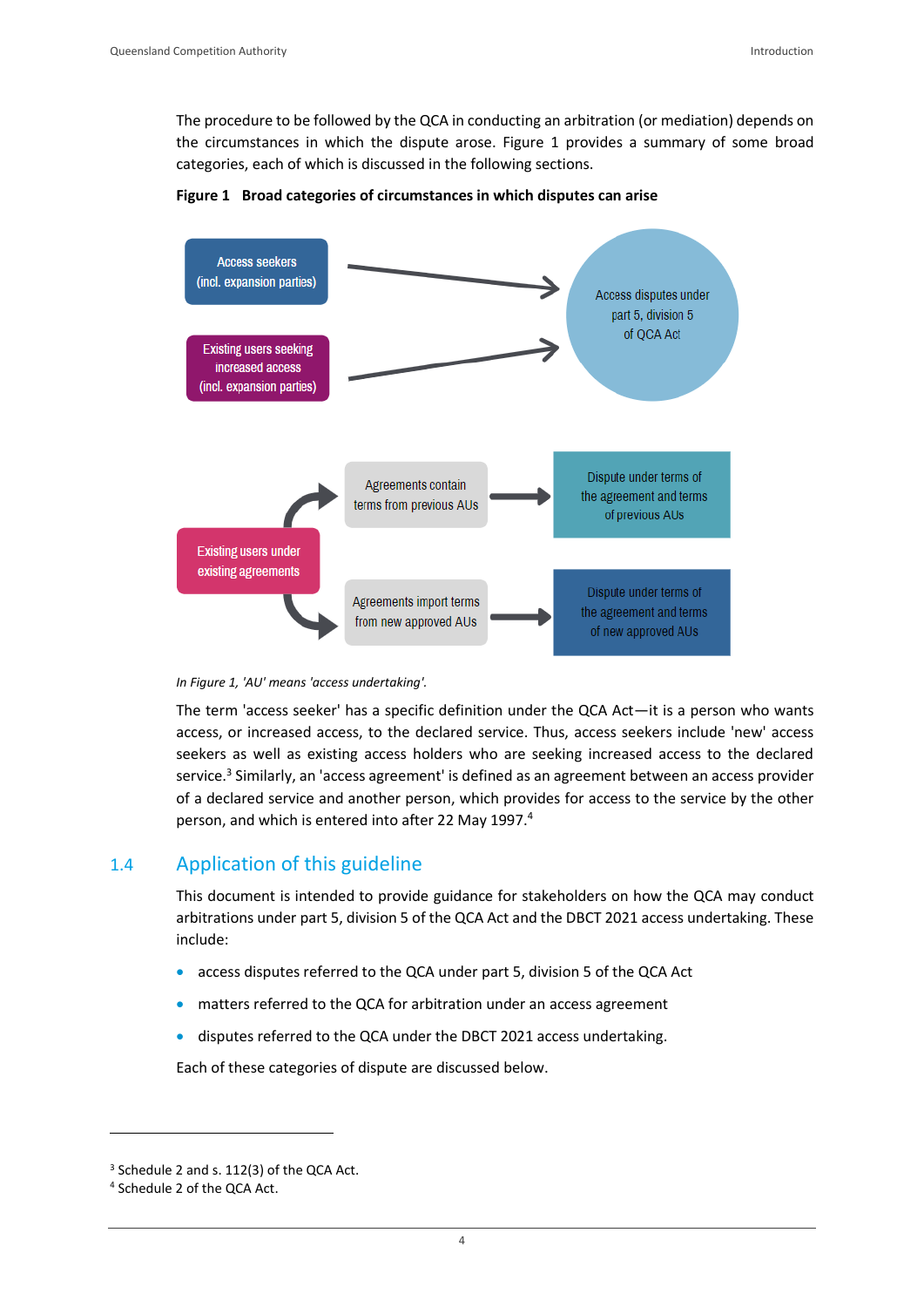## <span id="page-6-0"></span>2 CATEGORIES OF DISPUTES FOR THE DBCT SERVICE

## <span id="page-6-1"></span>2.1 Disputes between access seekers and DBCTM (access disputes)

## 2.1.1 QCA arbitration of access disputes under part 5, division 5 of the QCA Act

The term 'access dispute' has a specific meaning in the QCA Act. Access disputes are described in section 112 of the QCA Act as matters where:

- (a) an access provider and access seeker cannot agree on an aspect of access to a declared service; and
- (b) there is no access agreement between the access provider and access seeker relating to the service.

An access dispute also encompasses matters where an existing access holder may be seeking increased access to the service.<sup>5</sup> Either the access seeker or DBCTM may notify the QCA that an access dispute exists.<sup>6</sup>

An access seeker is a person who wants access, or increased access, to the service.<sup>7</sup> Importantly, access disputes under part 5, division 5 of the QCA Act can only arise between access seekers and the access provider. That is, unless the matter relates to increased access, a dispute between an existing access holder and DBCTM regarding a term in an existing access agreement would not be an 'access dispute' within the meaning of section 112 of the QCA Act.

Access disputes are subject to specific procedures under part 5, division 5 of the QCA Act. In particular, section 120 lists matters to be considered by the QCA in making an access determination in an arbitration on access to the declared service by the access seeker.

## **Box 2 Section 120 of the QCA Act**

## **Section 120 Matters to be considered by authority in making access determination**

- (1) In making an access determination, the authority must have regard to the following matters—
	- (a) the object of this part;
	- (b) the access provider's legitimate business interests and investment in the facility;
	- (c) the legitimate business interests of persons who have, or may acquire, rights to use the service;
	- (d) the public interest, including the benefit to the public in having competitive markets;
	- (e) the value of the service to—
		- (i) the access seeker; or
		- (ii) a class of access seekers or users;

<sup>5</sup> Section 112(3) of the QCA Act.

<sup>6</sup> Section 112(2) of the QCA Act.

<sup>7</sup> Schedule 2 of the QCA Act. This means an access seeker is a person who does not currently have access (or increased access) to the service.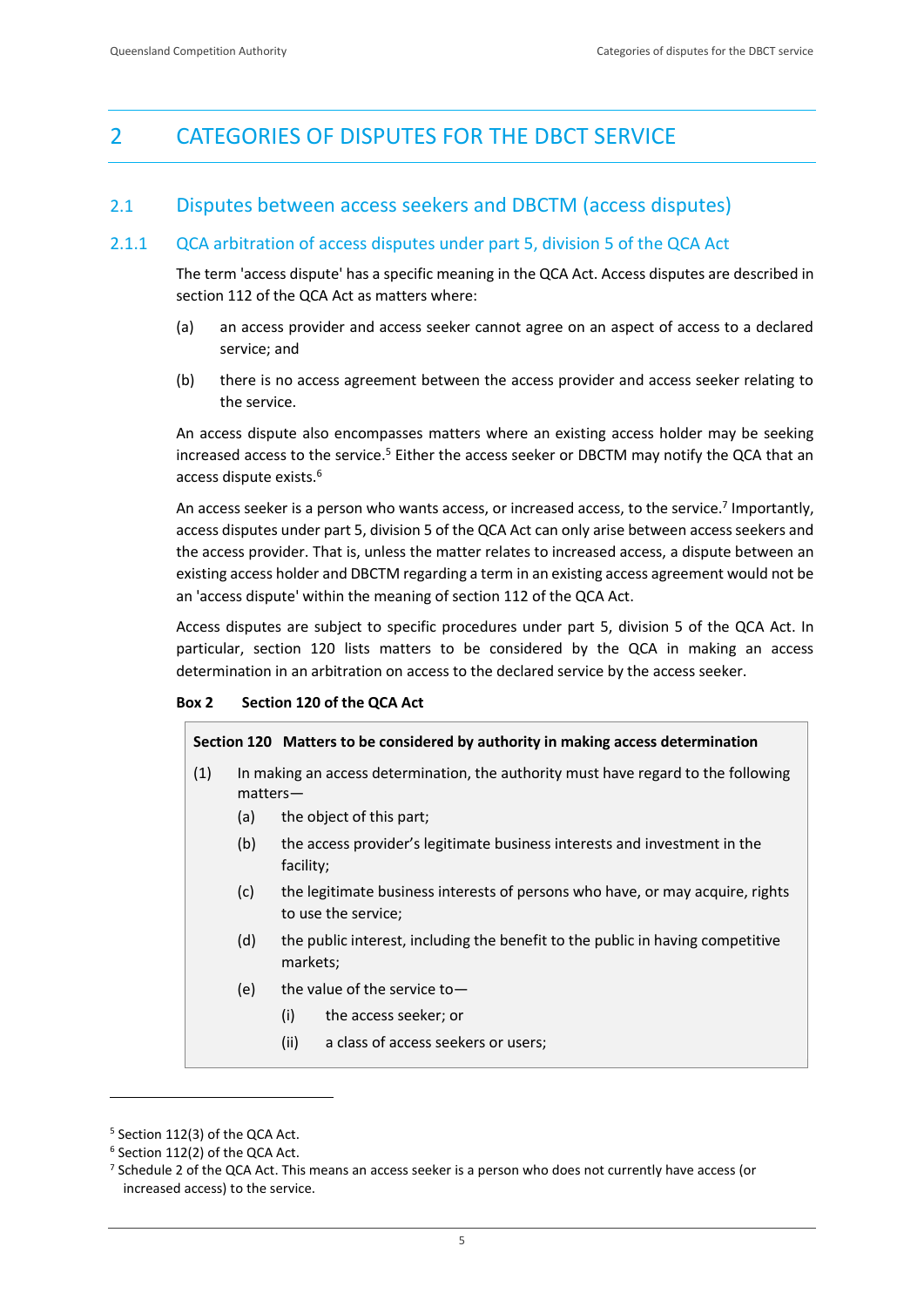- (f) the direct costs to the access provider of providing access to the service, including any costs of extending the facility, but not costs associated with losses arising from increased competition;
- (g) the economic value to the access provider of any extensions to, or other additional investment in, the facility that the access provider or access seeker has undertaken or agreed to undertake;
- (h) the quality of the service:
- (i) the operational and technical requirements necessary for the safe and reliable operation of the facility;
- (j) the economically efficient operation of the facility;
- (k) the effect of excluding existing assets for pricing purposes;
- (l) the pricing principles mentioned in section 168A.
- (2) The authority may take into account any other matters relating to the matters mentioned in subsection (1) it considers are appropriate.

The QCA *must* have regard to the matters listed in section 120(1) of the QCA Act in an arbitration of an access dispute. However, the QCA may take into account any other matters relating to the matters mentioned in section 120(1) it considers appropriate in such an arbitration. These matters may, for example, include the terms of an undertaking, or in the case of existing access holders seeking increased access, the terms of an existing agreement. However, the QCA is constrained in that the matters it may take into account under section 120(2) must relate to matters mentioned in section 120(1) of the QCA Act.

## 2.1.2 Expansion parties

Expansion parties include access seekers seeking access that can only be accommodated through a terminal capacity expansion at DBCT. There are two categories of expansion parties:

- 'new' access seekers seeking access that can only be accommodated through a terminal capacity expansion
- existing access holders seeking additional access that can only be accommodated through a terminal capacity expansion.

For either case, if a dispute arises regarding the terms of access to the declared service, it would be classified as an 'access dispute' under section 112 of the QCA Act. In arbitrating such an access dispute, the QCA would be required to have regard to the factors listed in section 120(1) of the QCA Act.

## 2.1.3 Parties can agree to deal with a dispute outside part 5, division 5 of the QCA Act

An access provider and access seeker may agree to deal with a dispute about access outside of the framework set out in part 5, division 5 of the QCA Act. However, this can only occur if both parties agree to an alternative means of resolving the dispute. The default mechanism for resolution of disputes about access to declared services—which will apply in the absence of agreement by both parties to an alternative mechanism—is QCA arbitration under part 5, division 5 of the QCA Act.

This guideline does not address alternative means of dispute resolution that may be agreed by an access seeker and the access provider.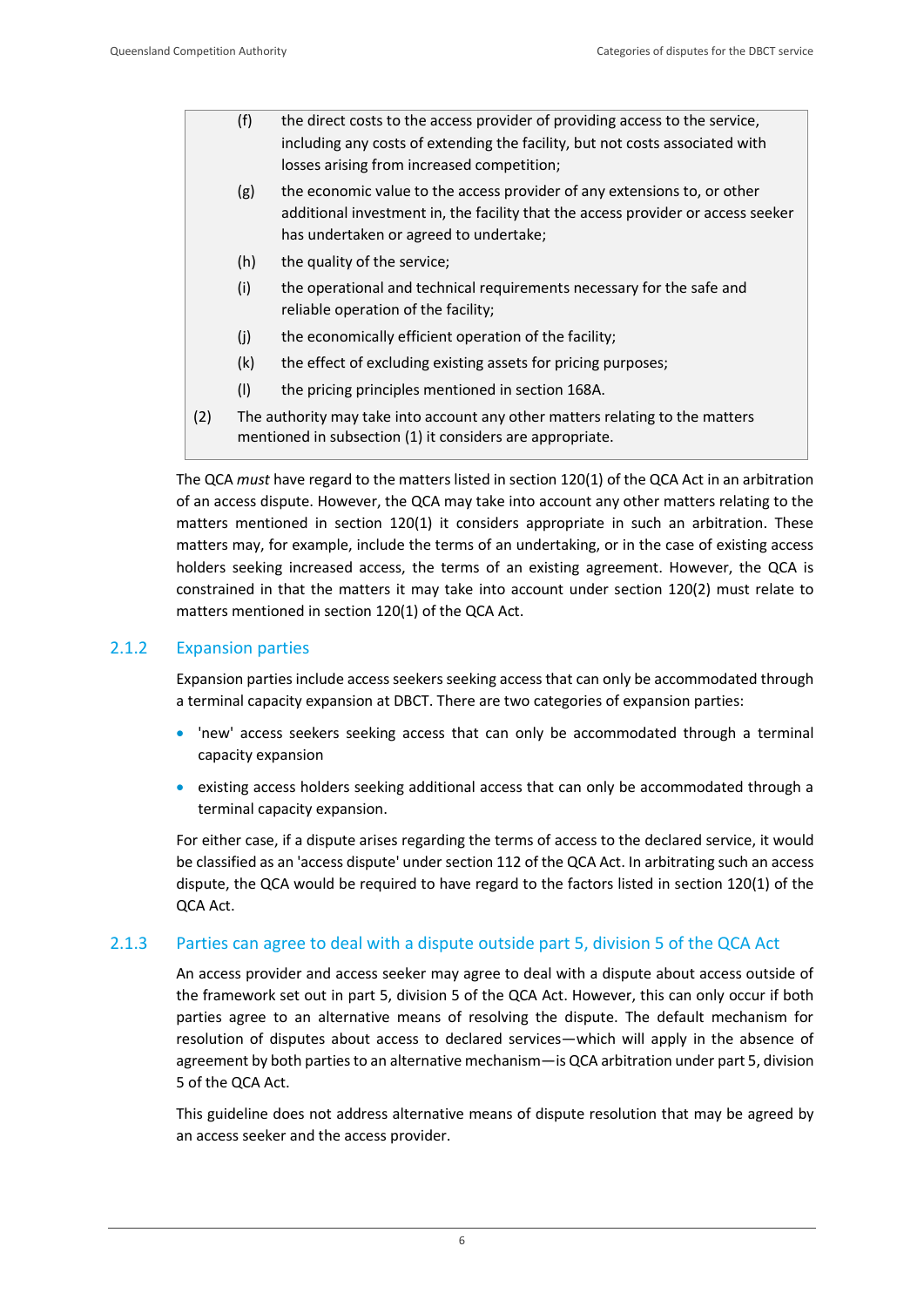## <span id="page-8-0"></span>2.2 Disputes between existing access holders and DBCTM

A dispute may arise between an existing access holder (who is not seeking increased access) and DBCTM regarding a term in an existing access agreement.<sup>8</sup> Such a dispute would not be an access dispute within the terms of section 112 of the QCA Act. In this case, the dispute would need to be resolved according to the terms of the relevant agreement.

Relevantly, clause 17.1(b) of the 2017 DBCT access undertaking states:

**(Disputes under Access Agreements)** Unless otherwise agreed by the parties, Disputes under an Access Agreement or Existing User Agreement will be dealt with in accordance with the provisions of that Access Agreement or Existing User Agreement and are not dealt with under this Undertaking.

Similarly, clause 17.1(b) of the 2019 DBCT DAU states:

**(Disputes under Access Agreements)** Unless otherwise agreed by the parties, Disputes under an Access Agreement or Existing User Agreement will be dealt with in accordance with the provisions of that Access Agreement or Existing User Agreement.

## 2.2.1 General principles

#### The arbitrator

The arbitrator for a dispute between an existing access holder and DBCTM is usually specified in the relevant access agreement. This arbitrator may be the QCA or a private (non-QCA) arbitrator agreed upon by the parties.

The QCA Act provides that one of the functions of the QCA is to arbitrate to resolve disputes under access agreements, if asked by the parties to the access agreements.<sup>9</sup> As a dispute between an existing access holder and DBCTM will not be an access dispute within part 5, division 5 of the QCA Act, the process that the QCA follows when arbitrating such a dispute is governed by the terms of the access agreement—such as terms setting out the dispute resolution procedure, including factors to be considered by an arbitrator in an arbitration.<sup>10</sup> Similarly, a private arbitrator agreed upon by the parties will also be bound by the terms of the access agreement.

#### Access agreements may contain terms from previous undertakings

An access agreement between an existing access holder and DBCTM may contain or refer to terms contained in a previous undertaking. In that case, a dispute between the access holder and DBCTM would be conducted in accordance with the terms in the access agreement and the relevant provisions of the previous undertaking. That is, any terms from a new approved undertaking would not be automatically included in an access agreement, unless the term is contained in the QCA Act (or another Act), or subsequently agreed to by the parties.

#### Access agreements may apply terms from new approved undertakings

An access agreement between an existing access holder and DBCTM may apply terms from any new undertakings approved after the access agreement is entered into. For example, an access agreement may state that a dispute between the access holder and DBCTM will be resolved

<sup>8</sup> For example, a dispute may arise in relation to a price reset under an existing agreement.

<sup>9</sup> Section 10(ga) of the QCA Act.

 $10$  An example of terms in an SAA setting out factors to be considered by an arbitrator in an arbitration is in clause 7.2(e) of the 2017 AU SAA and clause 7.2(e) of the proposed SAA under the 2019 DAU, as amended in DBCTM, sub. 8, appendix 4.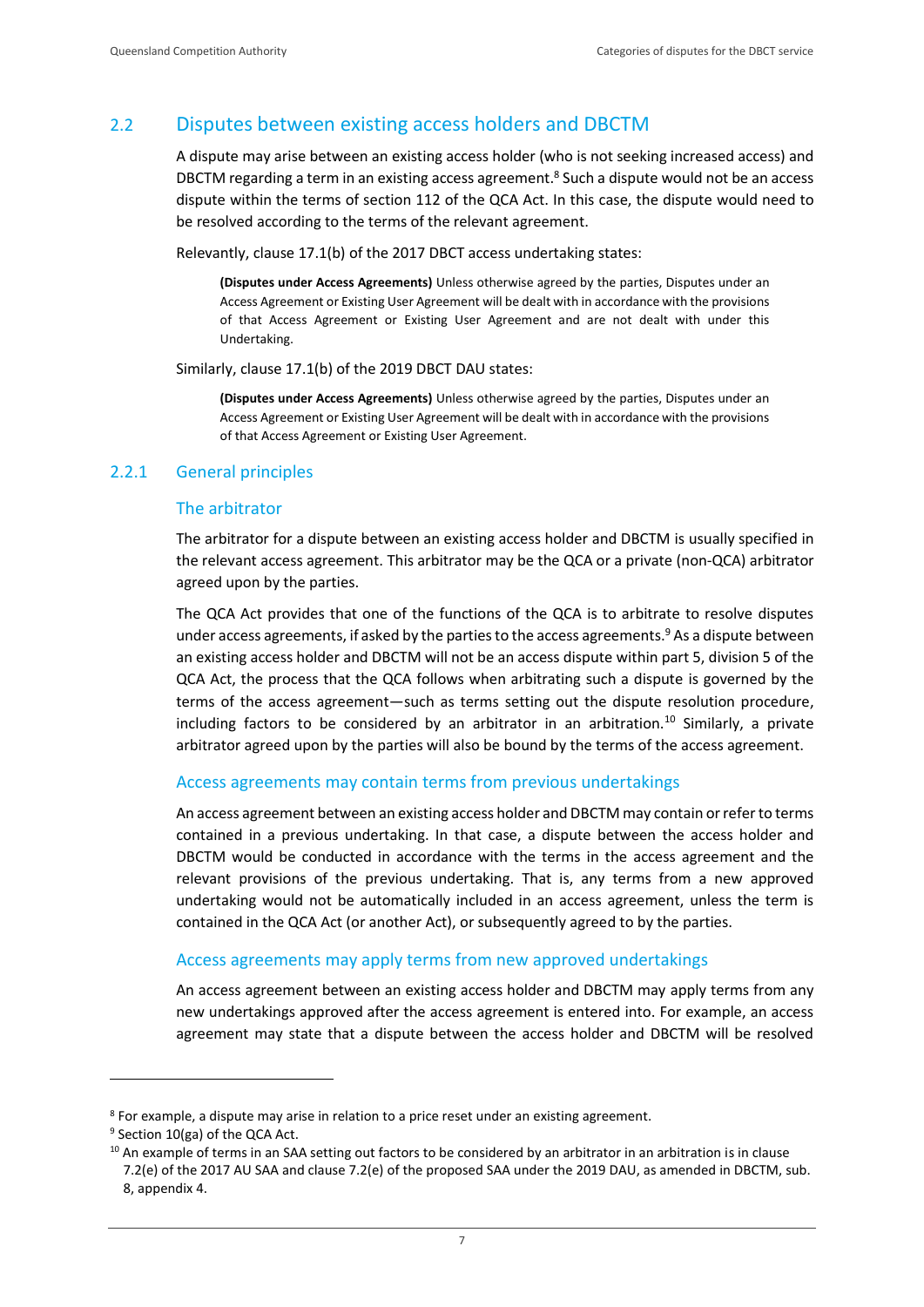according to the dispute resolution clause contained in the undertaking as approved from time to time. Alternatively, an access agreement may require that the arbitrator must not make a determination that is inconsistent with the undertaking as approved from time to time. The arbitration would then be conducted in accordance with the terms in the access agreement and the terms of any relevant new undertakings that the agreement imports.

## Access agreements may not contain terms relating to arbitration process

If an access agreement does not specify the arbitration process, or the factors that an arbitrator is required to consider, it may be open to the arbitrator to determine the process and factors to be considered. If the QCA were the arbitrator in this scenario, having regard to the specific circumstances of the dispute, it is likely that it would be informed by the arbitration procedures set out in the QCA Act in terms of process, and by the matters set out in section 120 of the QCA Act in terms of factors to be considered.

We discuss below two examples of clauses from the 2017 AU and SAA, and the 2019 DAU and SAA.

## 2.2.2 Example 1: Review of charges dispute resolution (cl. 7 in the 2017 SAA and 2019 DAU SAA)

Clause 7 of the 2017 standard access agreement (SAA) concerns the review of capital charges through the term of the access agreement. Clause 7 in the 2019 DAU SAA $^{11}$  also concerns the review of access charges through the term of the access agreement and is similar in drafting to clause 7 of the 2017 SAA.

#### The arbitrator

Clause 7.2(c)(ii) of both the 2017 SAA and 2019 DAU SAA provides that if the parties do not reach agreement on the review of charges by a certain date, either party may refer the determination of the issues to arbitration in accordance with clause 7.2. Clause 7.2(d) (in the 2017 SAA and 2019  $SAA<sup>12</sup>$ ) then states:

(d) If the matter is referred under clause 7.2(c)(ii) to arbitration, then arbitration must be effected as follows:

(i) by the QCA in such manner as it sees fit, after consultation with the parties; or

(ii) if the QCA is unwilling or unable to act, by a single arbitrator agreed upon between the parties; or

(iii) in default of agreement under clause 7.2(d)(ii) within 10 days after the matter is referred to arbitration, by a single arbitrator selected by the Chair of the Queensland Chapter of the Institute of Arbitrators and Mediators, Australia.

As such, for disputes referred to arbitration under clause 7.2(c)(ii), the QCA will be the arbitrator in the first instance.<sup>13</sup> If the QCA is unwilling or unable to act, then the arbitrator may be a single arbitrator agreed upon by the parties, or a single arbitrator selected by the Chair of the Queensland Chapter of the Institute of Arbitrators and Mediators, Australia.

<sup>&</sup>lt;sup>11</sup> Including DBCTM's proposed amendments in DBCTM, sub. 8, appendix 4.

<sup>&</sup>lt;sup>12</sup> Clause 7.2(d) of the proposed SAA under the 2019 DAU, including amendments in DBCTM, sub. 8, appendix 4.

<sup>&</sup>lt;sup>13</sup> Clause 7.2(d)(i) of the 2019 DAU SAA in DBCTM, sub. 8, appendix 4.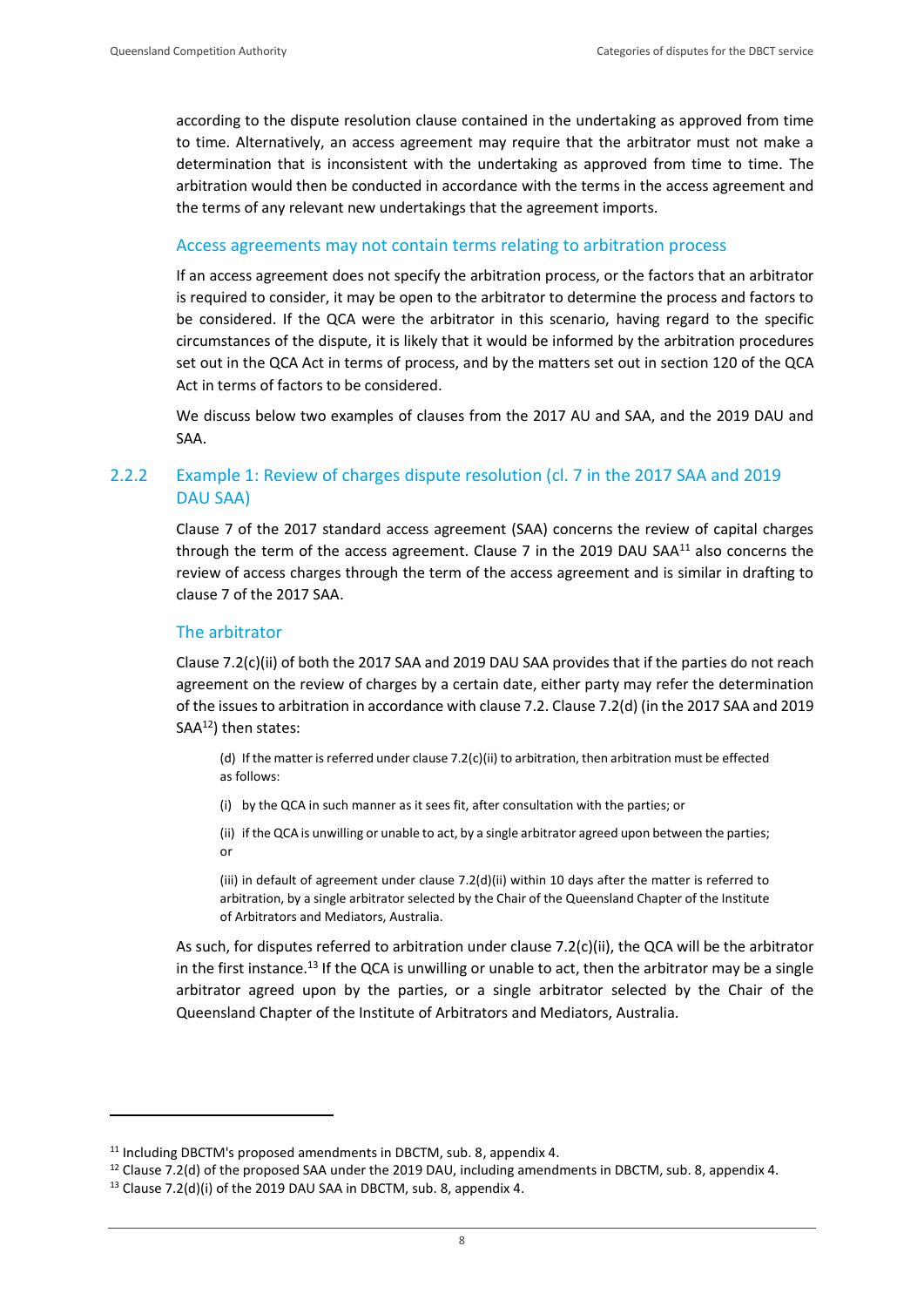#### QCA arbitration

Clause 7.2(f) of the 2019 DAU SAA provides that if the matter is referred to the QCA for arbitration (i.e. under clause 7.2(d)(i)), then the arbitration 'must be conducted in accordance with the Access Undertaking'. The 'Access Undertaking' is defined in the proposed SAA as:

the access undertaking submitted by DBCT Management from time to time relating to provision of the Services by it, and at the commencement of this Agreement means the access undertaking approved by the QCA on [insert date].

Therefore, if a dispute arose under clause  $7.2(d)(i)$  of the 2019 DAU SAA, and the QCA was the arbitrator, then the QCA must conduct the arbitration in accordance with the access undertaking in place at the time the dispute occurs. Importantly, such an arbitration will automatically import terms from new approved undertakings from time to time, even if such terms differ from the terms in the undertaking in place at the time the agreement was initially entered into.

At the time of writing, clause 17 of the 2019 DAU contained dispute resolution procedures. Among other processes, clause 17.4(b) of the 2019 DAU provides:

(b) **(Process in other cases)** If an issue is referred to the QCA for determination as specified in accordance with this Undertaking but does not constitute a Dispute for the purposes of Division 5 of Part 5 of the QCA Act, then the QCA will make a determination through any process that it considers appropriate, provided that:

(1) prior to considering the issue, the QCA advises both parties of the process that it will use to make the determination and both parties are given the opportunity to advise the QCA of any concerns they may have with that process and receive a response from the QCA as to how it will deal with such concerns, if at all; and

(2) the QCA must not make an access determination that is inconsistent with this Undertaking (unless all parties agree and no other relevant stakeholder is adversely affected).

As the QCA indicated in the interim draft decision on the 2019 DAU, if the QCA were to become the arbitrator pursuant to clause 7.2(d)(i) of the 2017 or 2019 SAAs, which must be conducted in accordance with the relevant access undertaking, then the QCA intends to have regard to the arbitration procedures set out in the QCA Act in terms of process, and to the matters set out in section 120 of the QCA Act in terms of factors to be considered in an arbitration.

#### Non-QCA arbitration

If the arbitrator were not the QCA, as would be the case under clause 7.2(d)(ii) or (iii), that arbitrator would be required to have regard to factors specified in clause 7.2(e) in the 2017 and 2019 SAAs:

(e) If a matter is referred to arbitration under clause 7.2(d)(ii) or clause 7.2(d)(iii), then the arbitrator must have regard to the following matters:

- (i) an appropriate asset valuation of the Terminal and the relevant Terminal Component;
- (ii) an appropriate rate of return for DBCT Management;
- (iii) the terms of this Agreement;

(iv) the expected future tonnages of Coal anticipated to be Handled through the Terminal and the relevant Terminal Component;

(v) any other matter agreed to by the User and DBCT Management and notified by them in writing to the arbitrator;

(vi) any other matter which is submitted by either the User or DBCT Management and accepted by the arbitrator as being relevant; and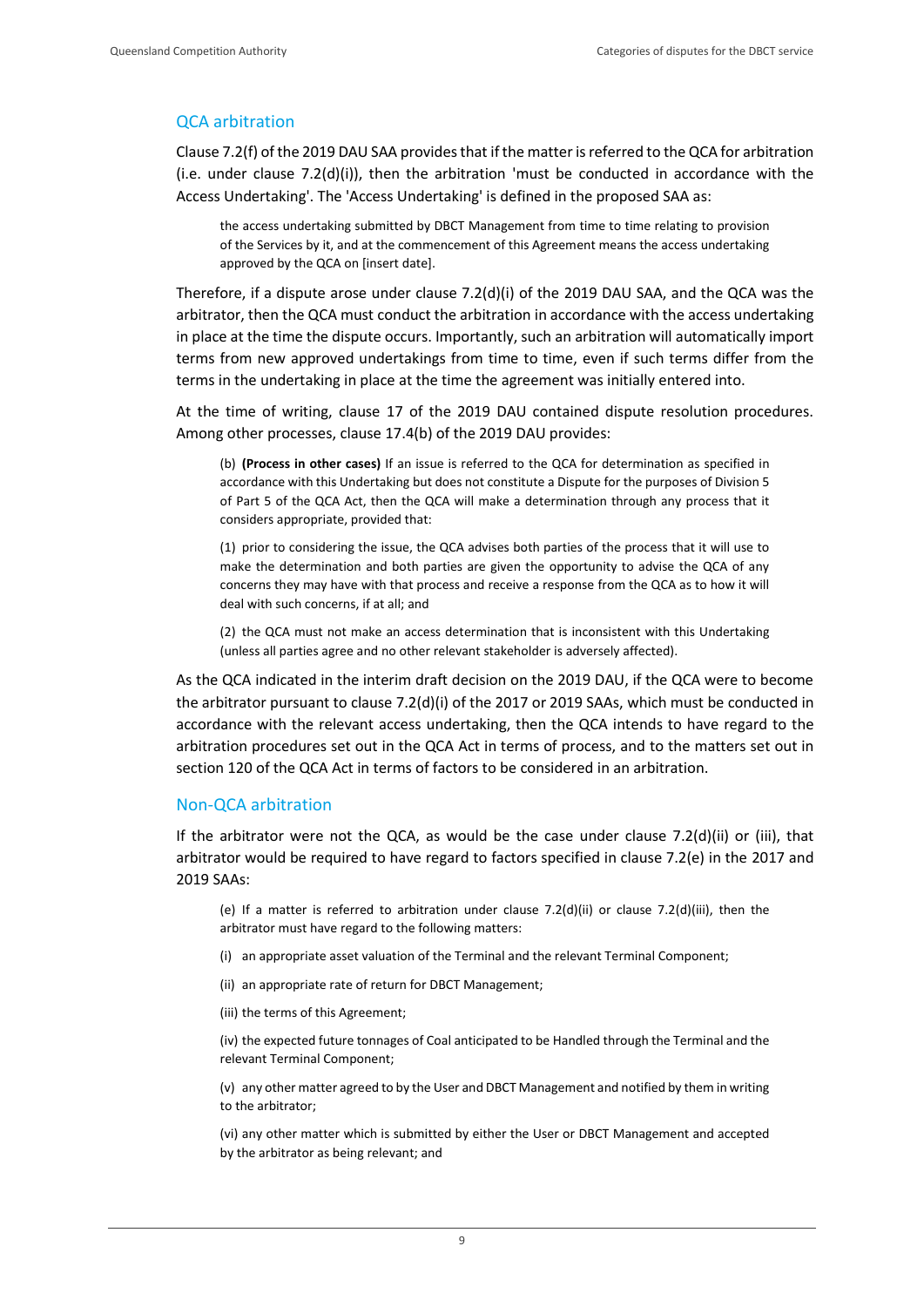(vii) the then current approach of the QCA in respect of appropriate charges for services comparable to the Services (with the intent that the arbitration should produce an outcome similar to that which might have been expected had the QCA determined it).

#### 2.2.3 Example 2: General dispute resolution (cl. 15 in the 2017 SAA and 2019 DAU SAA)

Clause 15 of both the 2017 SAA and 2019 DAU SAA contains a general dispute resolution clause for disputes arising under the access agreements. Clause 15 in the 2019 DAU SAA is similar in drafting to clause 15 in the 2017 SAA.

#### The arbitrator

Clause 15.4 of the 2019 DAU SAA<sup>14</sup> provides:

(a) If any dispute is referred to arbitration under this Agreement, except a dispute referred to arbitration under clause 7.2(d)(i), arbitration must be effected either:

(i) by a single arbitrator agreed upon between the parties; or

(ii) in default of such agreement within 10 days after the dispute is referred to arbitration, then by a single arbitrator selected by the Chair of the Queensland Chapter of the Institute of Arbitrators and Mediators, Australia.

Clause 15.4 of the 2017 SAA is similar, except that it does not contain the words 'except a dispute referred to arbitration under clause 7.2(d)(i)<sup>'15</sup> in clause 15.4(a).

In addition, clause 15.6 of the 2017 SAA and 2019 DAU SAA state:

For the avoidance of doubt, the parties may agree to refer any dispute in connection with this Agreement to the QCA for resolution.

As such, for disputes referred to arbitration under clause 15.4, the arbitrator may be a single arbitrator agreed upon by the parties—the parties may agree that this arbitrator is the QCA—or a single arbitrator selected by the Chair of the Queensland Chapter of the Institute of Arbitrators and Mediators, Australia. For disputes under clause 15 of the SAAs, the parties must agree that the QCA be the arbitrator.

#### Arbitration—procedural and substantive issues

Clause 15.4(b) of the 2017 SAA and 2019 DAU SAA states that:

(b) The arbitration must be conducted in accordance with and subject to the Institute of Arbitrators and Mediators Australia Rules for the Conduct of Commercial Arbitrations.

It appears that if the QCA were the arbitrator for a dispute referred to arbitration under clause 15.4, the QCA would be bound by the Institute of Arbitrators and Mediators Australia Rules for the Conduct of Commercial Arbitrations.

These rules are procedural in nature and provide for the conduct of an arbitration. While the matters set out in these rules provide procedural guidance to an arbitrator (including the QCA), for the purposes of a dispute referred to the QCA for arbitration under clause 15.4 of the 2017 SAA and 2019 DAU SAA, it is likely that the QCA would have regard to the matters set out in section 120 of the QCA Act in terms of factors to be considered in resolving substantive issues in that arbitration.

<sup>&</sup>lt;sup>14</sup> Including DBCTM's proposed amendments in DBCTM, sub. 8, appendix 4.

<sup>&</sup>lt;sup>15</sup> Clause 7.2(d)(i) relates to disputes regarding the review of charges that are referred to the QCA—discussed in section 2.2.2 of this guideline.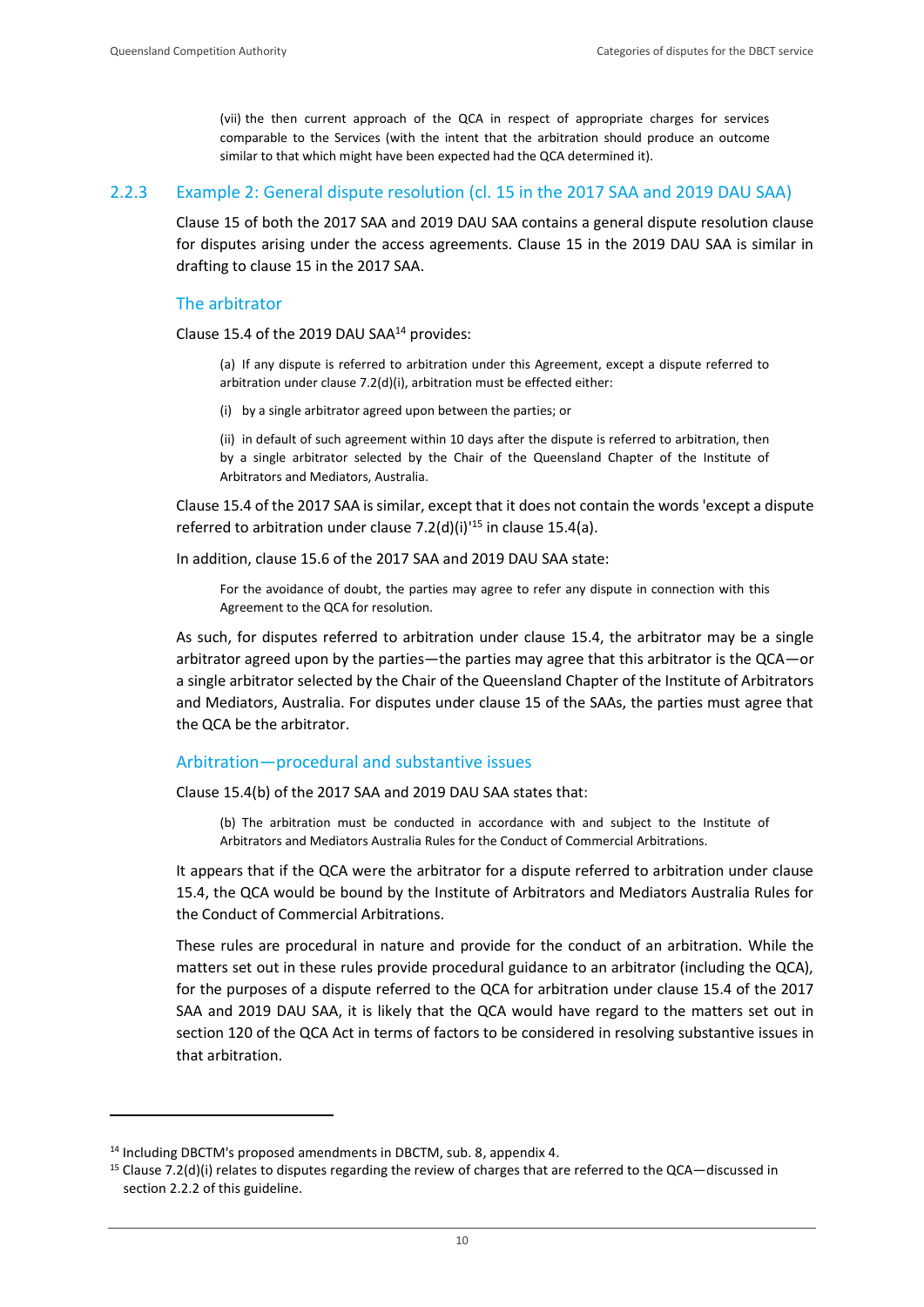## <span id="page-12-0"></span>2.3 Disputes arising under the access undertaking

### 2.3.1 General principles

Disputes may arise between access seekers/holders and DBCTM in relation to clauses of the access undertaking. Such disputes would be resolved according to the dispute resolution clause within the access undertaking. However, depending on the circumstances of the case, such disputes may also be able to be resolved through the dispute pathways in a relevant access agreement, or through part 5, division 5 of the QCA Act, if applicable.

Given the complexity of possible circumstances, a brief example of the dispute resolution clause of the 2019 DAU will be discussed below.

## 2.3.2 Example 3: General dispute resolution under the access undertaking (cl. 17 in the 2019 DAU)

#### Parties to a dispute

Clause 17 contains the general dispute resolution clause for the 2019 DAU. Clause 17.1(a) provides:

(a) **(Disputes under this Undertaking)** If any dispute or question arises under this Undertaking or in relation to the negotiation of Access between an Access Seeker or Access Holder and DBCT Management (Dispute) then, unless otherwise expressly agreed by both parties, such Dispute will be resolved in the manner specified in this Undertaking (where applicable) and in accordance with this Section 17 and either party may give to the other party the Dispute notice in writing (Dispute Notice) specifying the Dispute and requiring that it be dealt with in the manner specified in this Undertaking (where applicable) and as set out in this Section 17.

Therefore, the following parties may raise a dispute under clause 17:

- An 'Access Seeker'—defined in the 2019 DAU as ' a party seeking Access, or increased Access, to the Services and includes a party to a Conditional Access Agreement<sup>116</sup>
- An 'Access Holder'—defined in the 2019 DAU as ' a party who has an entitlement to Access under an Access Agreement or an Existing User Agreement' 17
- DBCTM.

## Choice of dispute pathways

#### Access seekers

Generally, access seekers are able to refer a dispute, including a dispute arising under an access undertaking, for arbitration to the QCA pursuant to part 5, division 5 of the QCA Act.<sup>18</sup> For disputes arising under the 2019 DAU, clause 17.1(a) enables an access seeker to refer the dispute for resolution under the access undertaking.

#### Access holders

Access holders, by definition, have an entitlement to access under an access agreement or existing user agreement (terms as defined in the DAU). Therefore, it is possible that bespoke

<sup>16</sup> Schedule G of the 2019 DAU.

<sup>17</sup> Schedule G of the 2019 DAU.

<sup>&</sup>lt;sup>18</sup> See section 2.1 of this guideline.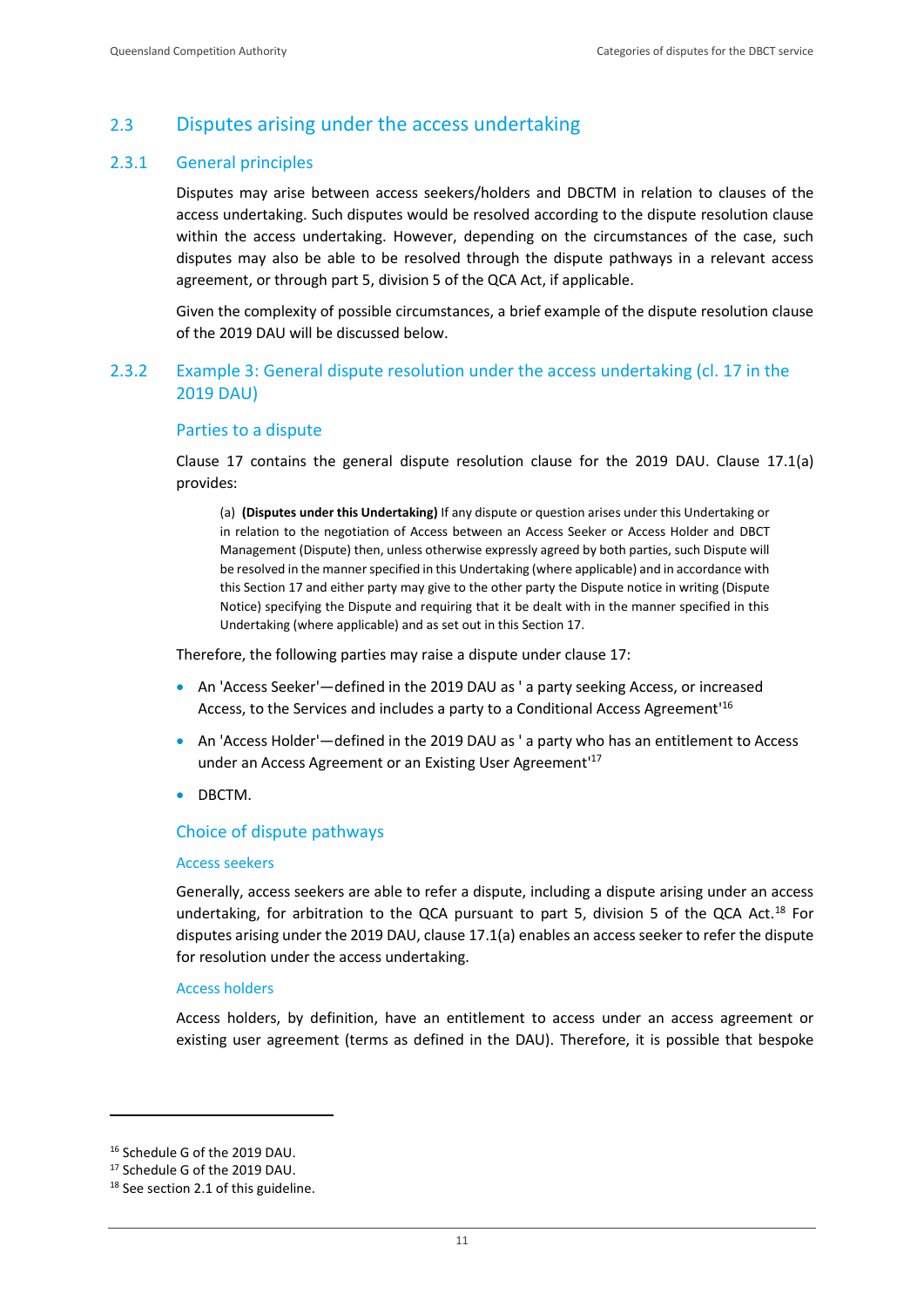dispute resolution mechanisms have been expressly agreed by the parties and are recorded in their access agreements, including for disputes that may arise under an access undertaking.<sup>19</sup>

Clause 17.1(b) of the 2019 DAU contemplates this possibility and provides:

(b) **(Disputes under Access Agreements)** Unless otherwise agreed by the parties, Disputes under an Access Agreement or Existing User Agreement will be dealt with in accordance with the provisions of that Access Agreement or Existing User Agreement.

For access holders, it appears that where there are similar obligations specified in an access agreement and an access undertaking, disputes relating to that obligation will be dealt with according to that access agreement in the first instance, unless otherwise agreed by the parties.

#### Determination of the dispute by the QCA

#### Access seekers

Subject to the dispute resolution processes specified in clauses 17.2 and 17.3 of the 2019 DAU, unresolved disputes may ultimately be referred to the QCA for arbitration pursuant to clause 17.4 of the 2019 DAU. Part 5, division 5 of the QCA Act would apply to any disputes instituted under clause 17.4(a):

(a) **(Division 5 Part 5 process)** If a Dispute is referred to the QCA in accordance with this Undertaking, then Division 5 of Part 5 of the QCA Act will apply. In any Dispute relating to Access Charges or the Expansion Pricing Approach, the QCA must determine on terms and conditions relating to Access Charges that are in accordance with Section 11 of this Undertaking, except to the extent necessary to give effect to any matter agreed by the parties to the Arbitration. The QCA must not make an access determination that is inconsistent with this Undertaking (unless all parties agree and no other relevant stakeholder is adversely affected).

The QCA considers that in arbitrating a dispute under clause 17.4(a) of the 2019 DAU, it would be required to follow the general processes specified in part 5, division 5 of the QCA Act, and be required to have regard to the matters set out in section 120 of the QCA Act.

Additionally, the QCA is required to not make an access determination that is inconsistent with the access undertaking, unless all parties agree and no other relevant stakeholder is adversely affected. In this respect, the process under clause 17.4(a) of the 2019 DAU is slightly different to the process if the same dispute were referred to the QCA under part 5, division 5 of the QCA Act. In making an access determination under part 5, division 5 of the QCA Act, section 119 of the QCA Act provides further restrictions affecting the QCA's power to make an access determination, in addition to the requirement that the QCA must not make an access determination that is inconsistent with an approved access undertaking. 20

#### Access holders

Clause 17.4(b) applies to disputes to which part 5, division 5 of the QCA Act would not apply, including disputes between existing access holders and DBCTM.<sup>21</sup> Clause 17.4(b) provides:

(b) **(Process in other cases)** If an issue is referred to the QCA for determination as specified in accordance with this Undertaking but does not constitute a Dispute for the purposes of Division 5 of Part 5 of the QCA Act, then the QCA will make a determination through any process that it considers appropriate, provided that:

 $19$  For example, where similar obligations are specified in the access undertaking and an access agreement.

<sup>&</sup>lt;sup>20</sup> An access determination has no effect if it is made in contravention of s. 119 of the QCA Act, even if all parties

agreed on the determination, and no other relevant stakeholder was adversely affected: s. 119(7) of the QCA Act.

<sup>&</sup>lt;sup>21</sup> See section 2.2 of this guideline.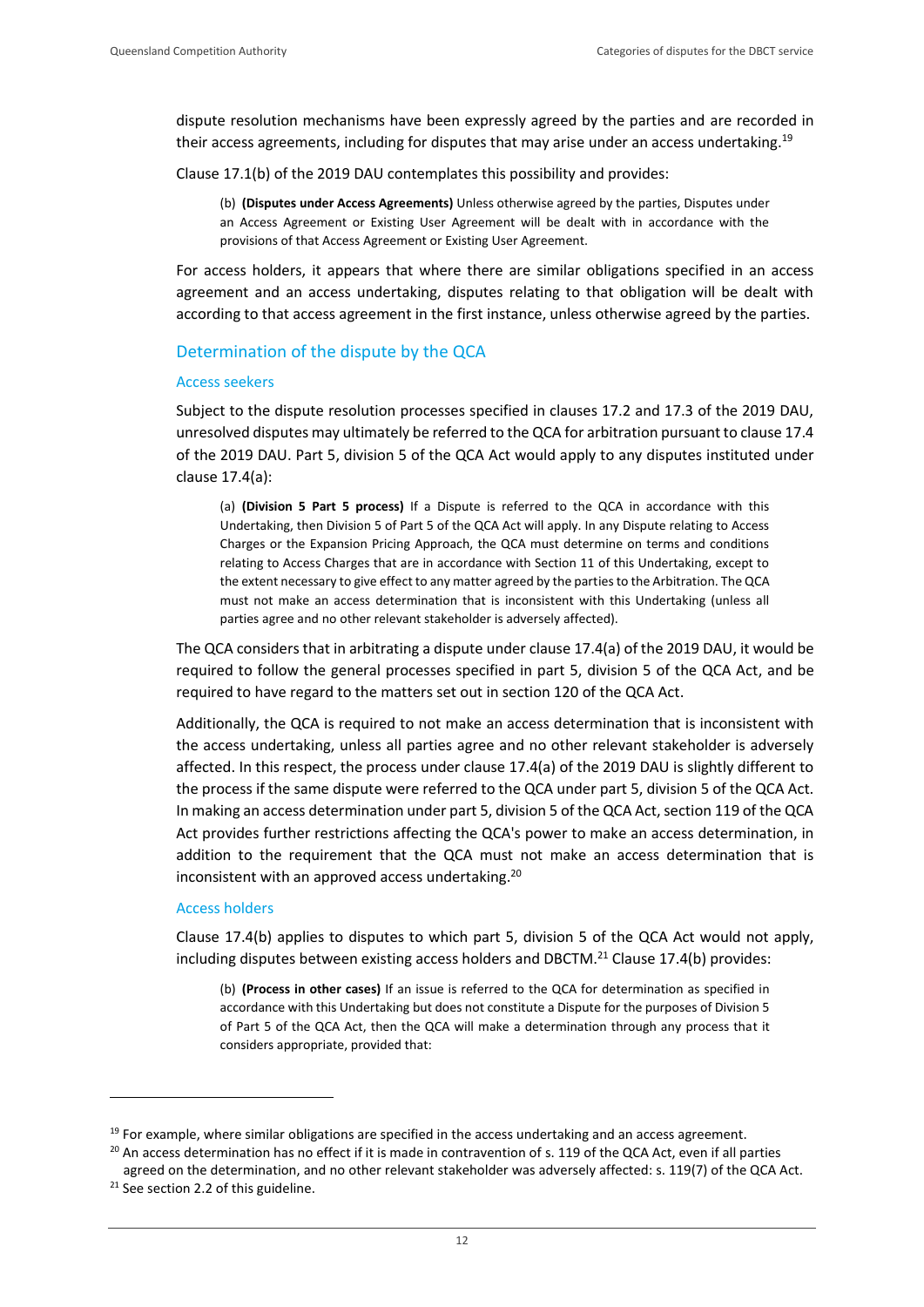(1) prior to considering the issue, the QCA advises both parties of the process that it will use to make the determination and both parties are given the opportunity to advise the QCA of any concerns they may have with that process and receive a response from the QCA as to how it will deal with such concerns, if at all; and

(2) the QCA must not make an access determination that is inconsistent with this Undertaking (unless all parties agree and no other relevant stakeholder is adversely affected).

In arbitrating a dispute under clause 17.4(b) of the 2019 DAU, the QCA is likely to have regard to the arbitration procedures set out in the QCA Act in terms of process, and to the matters set out in section 120 of the QCA Act in terms of factors to be considered in an arbitration, subject to the terms of clause 17.4(b).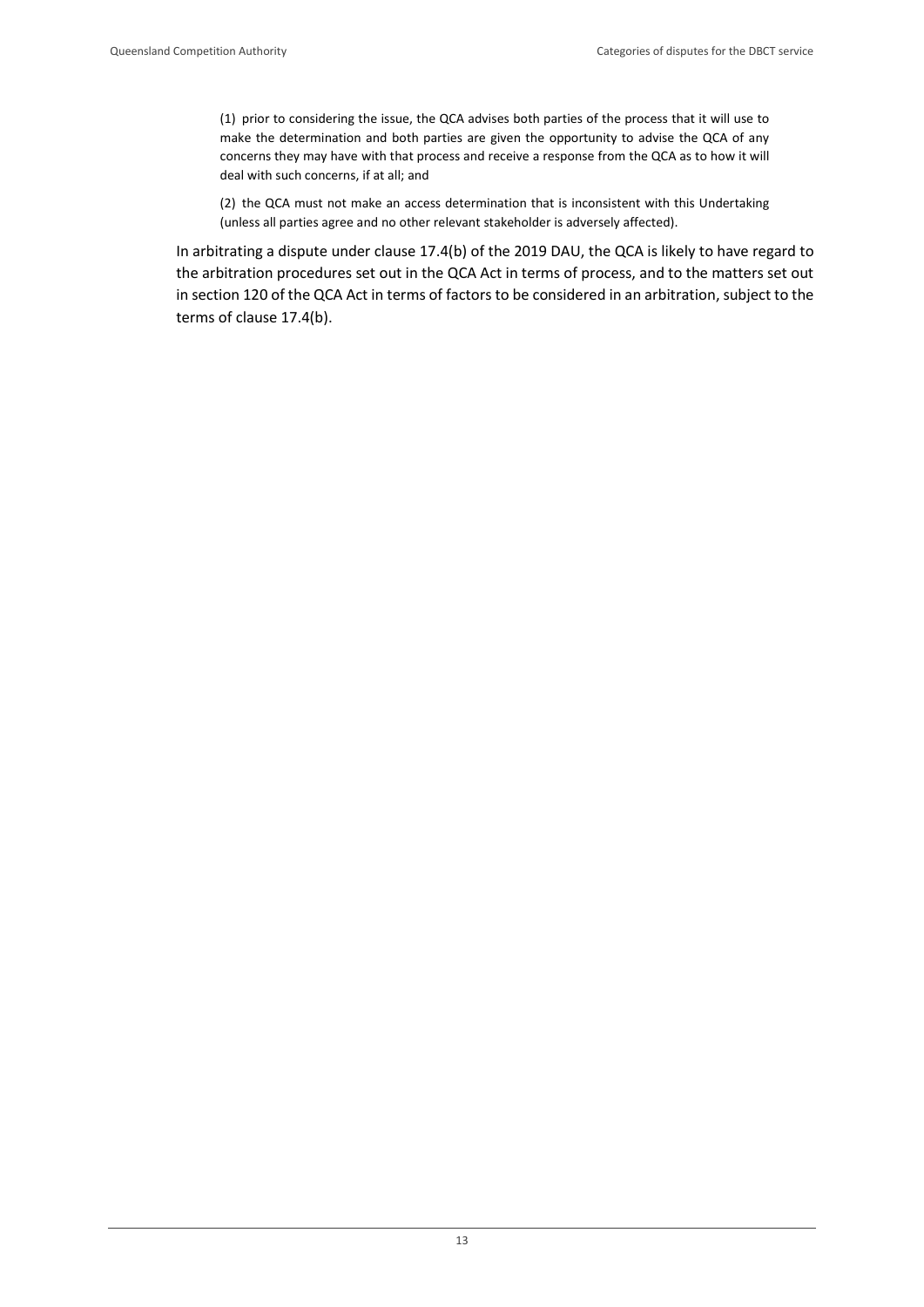## <span id="page-15-0"></span>3 THE DISPUTE RESOLUTION PROCESS

## <span id="page-15-1"></span>3.1 The QCA mediation process

## 3.1.1 Access disputes under part 5, division 5 of the QCA Act

For access disputes under part 5, division 5 of the QCA Act, the dispute notice lodged by a party must indicate whether the applicant wishes for the dispute to be dealt with by mediation or arbitration.<sup>22</sup> The QCA may refer an access dispute to mediation notwithstanding that the parties have initially sought to refer the dispute to arbitration. This may occur if the parties have made no obvious attempt to resolve the dispute by mediation and the QCA considers a mediated resolution of the dispute can be achieved.<sup>23</sup>

The mediator, nominated by the Chair of the QCA, will assist the parties to the mediation process to negotiate mutually acceptable terms of agreement for access. There is no set mediation process under the QCA Act, other than the general requirements for the conduct of mediation conferences discussed below. The mediator ordinarily consults with the parties in designing and implementing the mediation process. To a large extent, the parties themselves control the outcome of mediation. There is no final and binding determination to the process.

However, if the mediator considers that the parties cannot reach a mediated resolution, the matter must then be referred to the QCA for an access determination by way of arbitration.<sup>24</sup> Similarly, a party may also refer an access dispute to arbitration when it had been initially dealt with through mediation. This applies if the parties have reached agreement on the resolution of the dispute (documented in a mediation agreement) and a party claims that another party has not complied with the agreement.<sup>25</sup>

The requirements about the way mediation conferences are conducted include that they:

- must be conducted in private, although the mediator can give directions about those who may attend a conference<sup>26</sup>
- generally involve each party conducting its own case—although companies may be represented and other parties may be represented where the mediator is satisfied this should be allowed $^{27}$
- involve mediators acting with as little formality as possible, while still complying with natural justice. Mediators are not required to follow particular technicalities or rules of evidence and may inform themselves in any way considered appropriate<sup>28</sup>
- must not involve a person making an official record of anything said at a mediation conference.<sup>29</sup>

<sup>&</sup>lt;sup>22</sup> Section 113(2)(c) of the QCA Act.

<sup>&</sup>lt;sup>23</sup> Section 115A of the QCA Act.

<sup>24</sup> Section 115F of the QCA Act.

<sup>&</sup>lt;sup>25</sup> Section 115G of the OCA Act.

<sup>26</sup> Section 187F of the QCA Act.

<sup>27</sup> Section 187G of the QCA Act.

<sup>&</sup>lt;sup>28</sup> Section 187H of the QCA Act.

<sup>&</sup>lt;sup>29</sup> Section 187J of the QCA Act.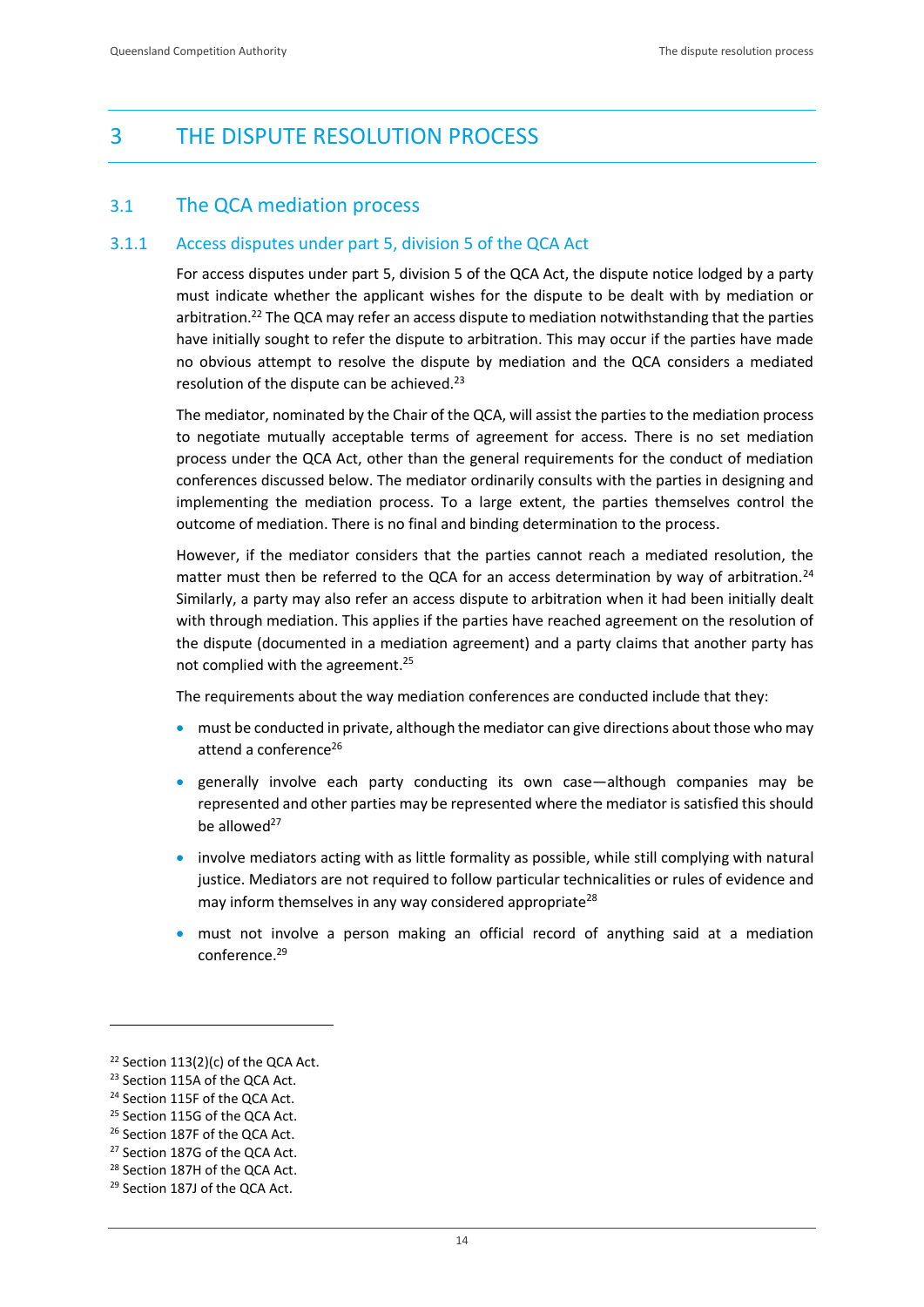## 3.1.2 Mediation under existing access agreements

The disputing parties may agree themselves to mediation of the dispute—this may occur for a dispute arising between existing users and DBCTM. In such a case, the conduct of the mediation is subject to the relevant dispute resolution processes in existing access agreements or such terms as may be agreed by the parties at the time of dispute.

## <span id="page-16-0"></span>3.2 The QCA arbitration process

There are ordinarily three main phases to an arbitration—the preliminary, substantive and determination phases. Although the phases can overlap, such a distinction is useful, because the tasks undertaken in each phase are qualitatively different. This section provides a broad overview of the processes the QCA may undertake in an arbitration—the specific process to be followed will depend on the circumstances in which the dispute arose<sup>30</sup>, and the specific details of the relevant dispute.<sup>31</sup> The conduct of each arbitration will be determined by the QCA on a case-bycase basis, taking into account the specific details of that case.

During the **preliminary** phase of arbitration, after the QCA has been formally notified of a dispute or the dispute has been referred following an unsuccessful mediation, the QCA sets out to ascertain the parties to the dispute, resolve any jurisdictional issues and ensure that the relevant parties have identified the substantive issues in dispute. For disputes arising under part 5, division 5 of the QCA Act, this may also involve the QCA deciding that arbitration should not be started or should be ended (if the giving of the access dispute notice was vexatious, the subject matter of the dispute is trivial, misconceived or lacking in substance, or the party who gave the access dispute notice has not engaged in good faith negotiations). $32$ 

The **substantive** phase involves the QCA shaping the processes relevant to the arbitration and receiving all the relevant information. The QCA generally makes directions for the parties to follow and seeks submissions from the parties before deliberating on the issues in dispute.

For disputes arising under part 5, division 5 of the QCA Act, the QCA may undertake its own analysis and research in addition to that provided by the parties, and may also seek expert advice on particular matters.<sup>33</sup> The QCA may inform itself in any way it wants regarding the subject matter relevant to the dispute.<sup>34</sup> Further, a determination may deal with any matter relating to access by the third party to the service, including matters that were not the basis of the dispute notification.<sup>35</sup>

The **determination** phase of an arbitration involves the QCA issuing a draft determination for comment by the parties and then making a determination (discussed in more detail in section 5 below). 36

 $30$  For example, whether the dispute is an access dispute under part 5, division 5 of the QCA Act, or a dispute arising from the access undertaking or an existing user agreement.

<sup>&</sup>lt;sup>31</sup> Including any terms agreed between the parties for the process for the resolution of the dispute. For example, these may be the arbitration processes specified by Institute of Arbitrators and Mediators Australia. These bespoke processes agreed between the parties will be considered on a case-by-case basis.

<sup>&</sup>lt;sup>32</sup> Section 122 of the QCA Act. For disputes arising under access agreements, the QCA may also be empowered to make such a determination by specific terms within that agreement.

<sup>&</sup>lt;sup>33</sup> Section 197 of the QCA Act.

 $34$  Section 196(1)(c) of the QCA Act.

<sup>&</sup>lt;sup>35</sup> Section 117(3) of the QCA Act.

<sup>&</sup>lt;sup>36</sup> For disputes arising under part 5, division 5 of the QCA Act, the QCA is required to follow the provisions of s. 117 of the QCA Act in making an 'access determination' (as defined in that section).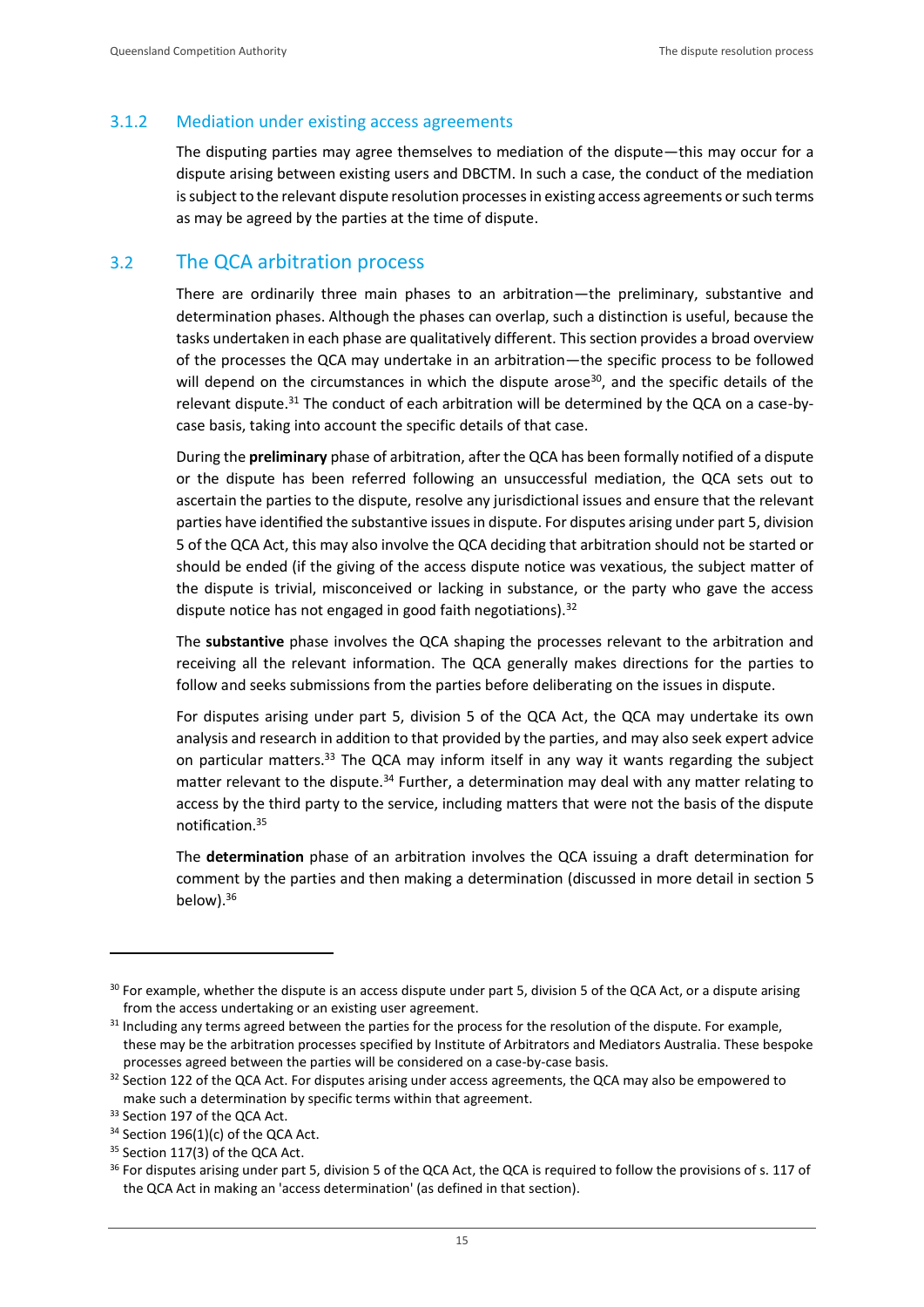## 3.2.1 General guide to QCA arbitration process

Each arbitration is likely to be different. Accordingly, the QCA does not adhere to, and is not obliged to adhere to, any particular format or process for conducting an arbitration. The process, where possible, is designed and determined by the QCA in consultation with the parties, having regard to the matters in dispute.

An arbitration hearing must be held in private unless the parties agree that the hearing, or part of a hearing, may be held in public.<sup>37</sup> The member of the QCA who is presiding may make directions about who attends a private arbitration hearing.

While each resolution of an access dispute under part 5 could look different, an example of the process for an access dispute resolution is shown in Figure 2.<sup>38</sup>

<sup>&</sup>lt;sup>37</sup> Section 194 of the QCA Act.

<sup>&</sup>lt;sup>38</sup> The flow chart provides only a general guide as to how proceedings might be conducted.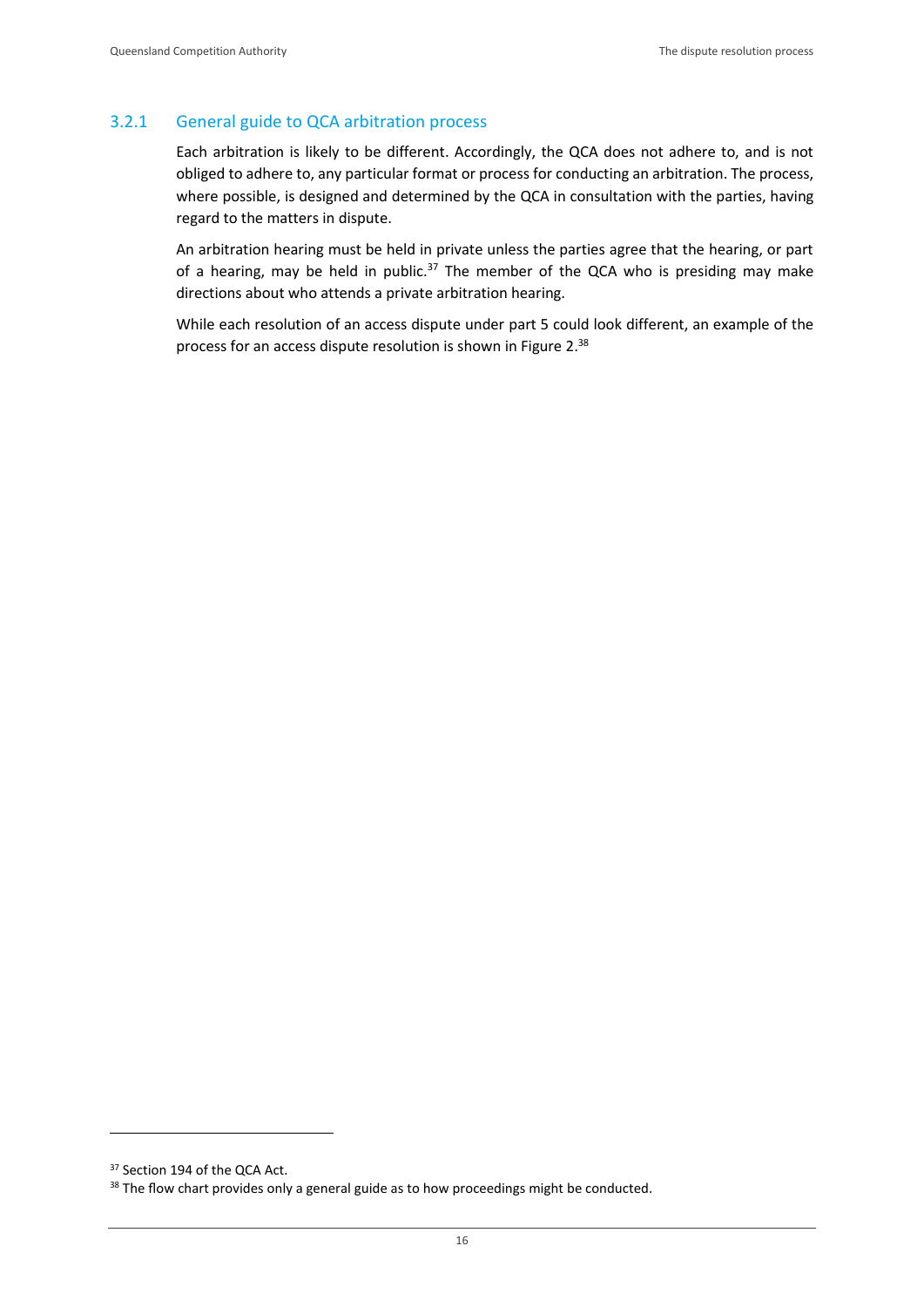#### **Figure 2 Process for an access dispute resolution**



In conducting an arbitration for disputes arising under part 5, division 5 of the QCA Act, the QCA must act with as little formality as possible.<sup>39</sup> The QCA is not a court, nor are arbitrations comparable to court proceedings, so some of the formalities associated with court proceedings may not be appropriate. For example, the QCA is not bound by technicalities or rules of evidence and may inform itself on any matter relevant to the dispute in any way it considers appropriate.<sup>40</sup>

An arbitration may be conducted by way of oral or written submissions (or a combination of both) and may be informed by:

- meetings with the parties
- written submissions

<sup>39</sup> Section 196(1)(a) of the QCA Act.

<sup>40</sup> Sections 196(1)(b) and (c) of the QCA Act.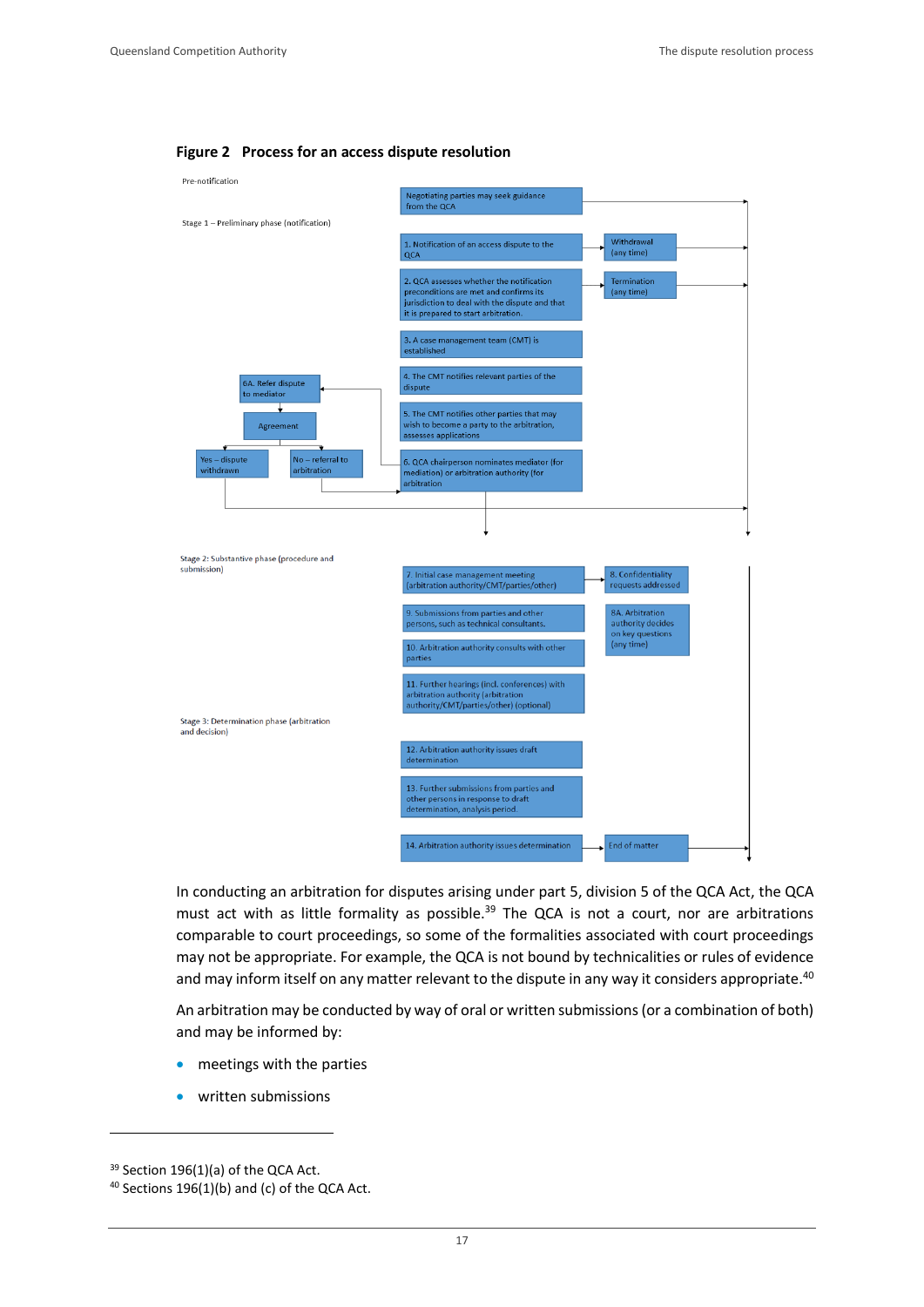- $\bullet$  hearings with the QCA<sup>41</sup>
- other means as may be considered appropriate to address particular issues (e.g. site inspections).

The QCA has wide powers when conducting an arbitration under part 5 of the QCA Act. These include the giving of directions in the course of, or for, an arbitration; and generally giving directions, and doing things that are necessary or expedient for the speedy hearing and determination of a dispute. $42$  The QCA may also exercise powers to require the presentation of evidence. For example, the QCA can require a witness to appear before it to give evidence or produce documents.<sup>43</sup>

## <span id="page-19-0"></span>3.3 The arbitration authority

## 3.3.1 Access disputes under part 5, division 5 of the QCA Act

For disputes arising under part 5, division 5 of the QCA Act, the Chair of the QCA nominates two or more members of the QCA to constitute the arbitration authority for the purposes of a particular arbitration.<sup>44</sup> The QCA informs all parties once the arbitration authority has been constituted.

If the arbitration authority is constituted by two or more members, any question before the arbitration authority is to be decided according to the opinion of the majority of those members, or if the members are evenly divided on the question, according to the opinion of the member who is presiding.<sup>45</sup>

While the arbitration authority is responsible for making decisions in the arbitration, it is typically supported by an internal case management team (CMT).

The arbitration authority must ensure that the arbitration is managed and conducted in a balanced and transparent manner, such that all parties have a fair and reasonable opportunity to present their case.<sup>46</sup> In the interests of transparency and procedural fairness:

- the arbitration authority/CMT will ordinarily correspond with the parties jointly (or by way of copied correspondence)
- written communication from a party to the arbitration authority/CMT in relation to the dispute should be copied to the other parties to the dispute at the same time as it is delivered to the arbitration authority/CMT
- the arbitration authority will not generally meet and discuss matters that are the subject of dispute with the parties outside of case management meetings.

<sup>41</sup> An arbitration hearing may be conducted by telephone, closed circuit television (e.g. video conference facilities), or any other means of communication allowing reasonably simultaneous and continuous communication between the QCA and the parties, as determined by the QCA.

<sup>42</sup> Section 197 of the QCA Act.

<sup>43</sup> Section 200 of the QCA Act.

<sup>44</sup> Section 190 of the QCA Act.

<sup>&</sup>lt;sup>45</sup> Section 193 of the QCA Act. The presiding member is the Chair, or a member of the QCA nominated by the Chair (s. 191).

<sup>46</sup> Sections 196(1)(d), 196(3) of the QCA Act.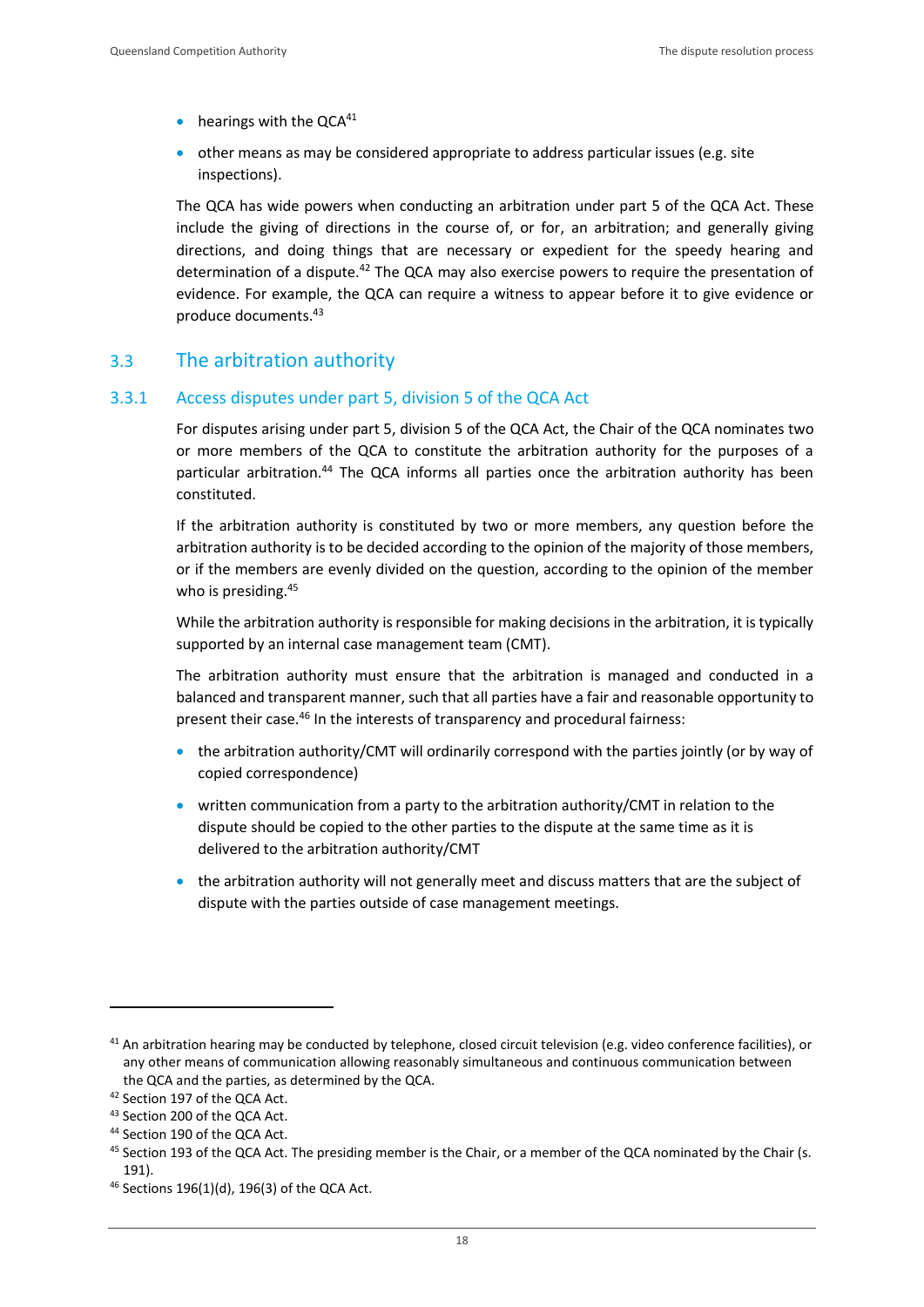## 3.3.2 Disputes under existing access agreements

For disputes arising under existing user agreements or the access undertaking, the QCA is likely to follow a similar process as discussed in section 3.3.1 above, in consultation with the parties.

## <span id="page-20-0"></span>3.4 Length of the arbitration process

During the course of the arbitration, each party is required to observe the QCA's case management directions, including any timeframes for the making of submissions. The QCA may determine the periods that are reasonably necessary for the 'fair and adequate' presentation of the respective cases of the parties.<sup>47</sup> The timing of the parties' responses will depend on the complexity of the issues under consideration.

The time taken by the QCA to arbitrate the dispute and its final determination depends on the nature of the dispute, the complexity of the issues under consideration, and the conduct of parties (particularly in providing necessary information to the QCA promptly). However, it is important to note that in an arbitration of a dispute under part 5, division 5 of the QCA Act, the QCA is required to:

- act as speedily as a proper consideration of the dispute allows<sup>48</sup>
- use best endeavours to make an access determination within six months from the day it receives the access dispute notice. The six-month period excludes time dedicated to certain functions and activities.<sup>49</sup>

The QCA will publish details on its website about the period of the arbitration.<sup>50</sup>

## <span id="page-20-1"></span>3.5 Required information

In conducting an arbitration, the QCA will generally issue case management directions, specifying the information that the QCA requires from the parties. For disputes arising under part 5, division 5 of the QCA Act, the QCA Act empowers the QCA to require any person to give information and documents to the QCA for the purposes of an arbitration hearing.<sup>51</sup>

The QCA may require parties to present evidence or arguments in writing and may decide the matters on which it will hear oral evidence. Ordinarily, written submissions will be the primary means by which the QCA receives arguments from the parties. Detailed written submissions are particularly appropriate in disputes involving:

- complex questions of law
- methodology of calculating costs and/or charges
- analysis of detailed or large amounts of information that has been presented into evidence

<sup>47</sup> Section 196(3) of the QCA Act.

<sup>48</sup> Section 196(1)(e) of the QCA Act.

 $49$  Under s. 117A(2) of the QCA Act, the following periods are excluded from the six months: (a) mediation; (b) responses to information notices under s. 205; (c) periods allowed for parties' comments on a draft determination; (d) days the parties agree to exclude.

 $50$  For access disputes under the QCA Act, this is required by s. 117A(3) of the QCA Act. However, a similar process is likely to be followed by the QCA for disputes arising under existing user agreements or the access undertaking, in consultation with the parties

<sup>&</sup>lt;sup>51</sup> Section 205. Failure to comply without a reasonable excuse may lead to a penalty.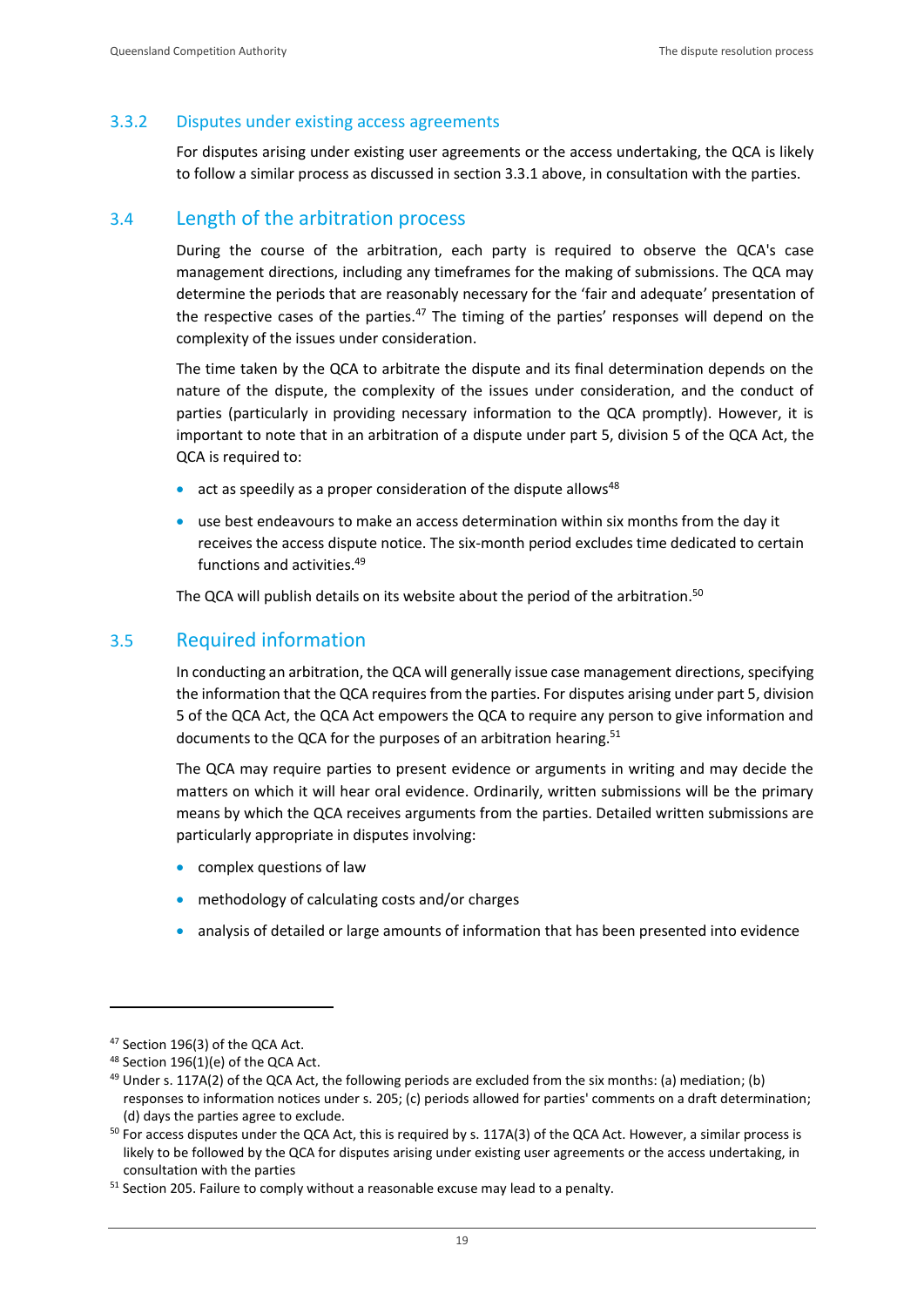• resolution of apparent conflicts in the evidence upon which an argument is based (e.g. evidence on the availability of capacity or state of competition).

## <span id="page-21-0"></span>3.6 Cost of proceedings

The cost of proceedings depends on various factors, including:

- the complexity of the dispute (and the nature of evidence considered)
- the length of the arbitration process
- whether or not the parties are legally represented.

For disputes arising under part 5, division 5 of the QCA Act, a significant consideration is that the QCA's final determination may include an order regarding costs of the arbitration process. The QCA can make any order it considers appropriate with respect to costs, including:

- the payment by a party of the costs, or part of the costs, incurred by another party in the arbitration, and/or
- the payment by a party of the costs, or part of the costs, incurred by the QCA itself in conducting the arbitration.<sup>52</sup>

## <span id="page-21-1"></span>3.7 Ending an arbitration

An arbitration can be brought to an end in any of the following ways:

- For access disputes under part 5, division 5 of the QCA Act—the access dispute notice is withdrawn at any time before the QCA makes its determination.<sup>53</sup>
- If arbitration is commenced under an existing access agreement—it is withdrawn or ended pursuant to the terms of that agreement.
- The QCA decides not to start an access dispute arbitration, or at any time ends an arbitration, pursuant to section 122 of the QCA Act.
- The QCA makes a final determination.

<sup>52</sup> Section 208 of the QCA Act.

<sup>53</sup> Section 115 of the QCA Act.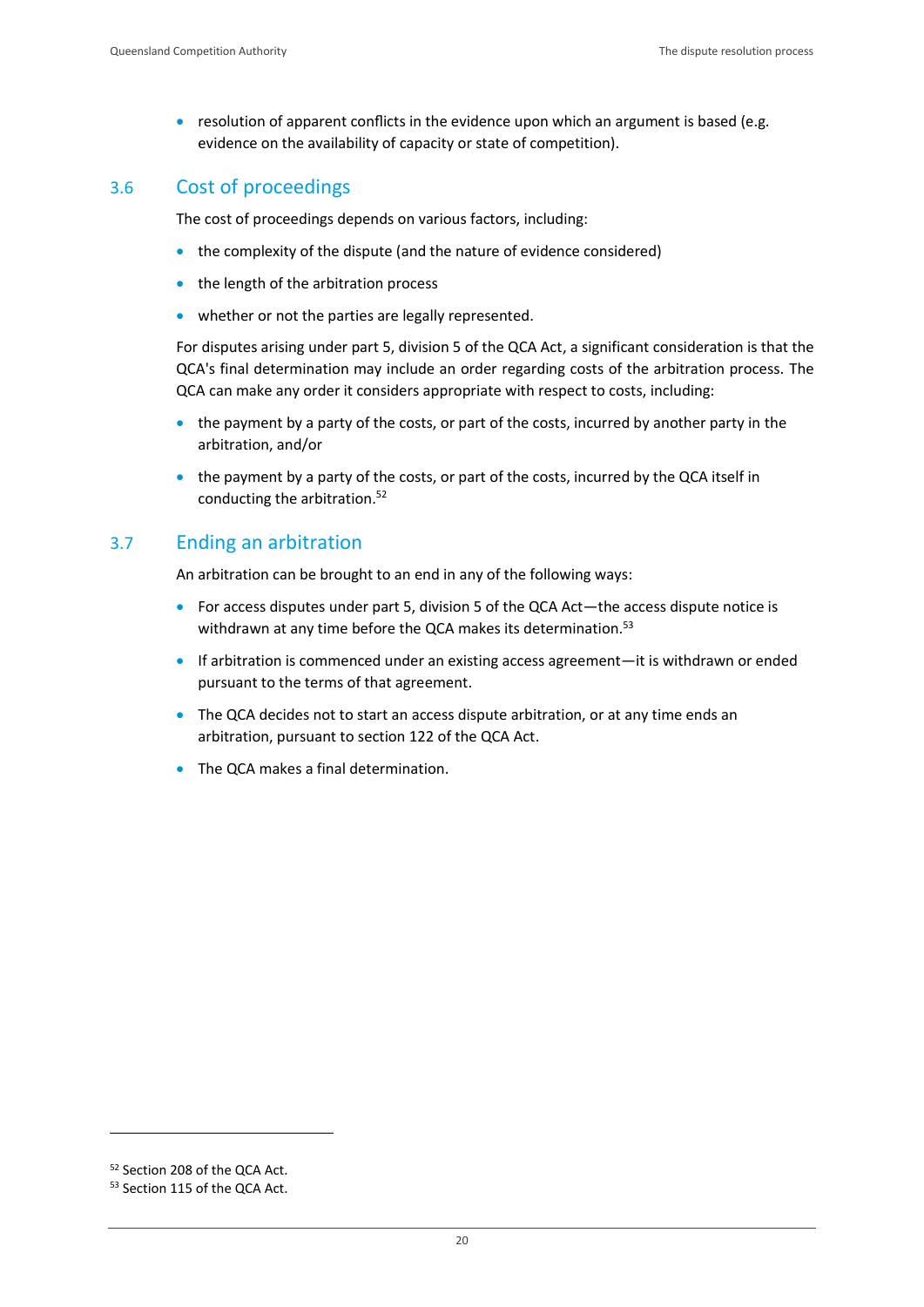## <span id="page-22-0"></span>4 DISCLOSURE AND CONFIDENTIALITY

## <span id="page-22-1"></span>4.1 Introduction

The receipt of information is crucial to the QCA's ability to arbitrate disputes. Matters of confidentiality, disclosure and use of information have an important bearing on the way in which arbitrations are conducted.

Issues of confidentiality may also arise in the context of mediations. The way in which a mediator would deal with these issues are likely to be very similar to the way in which the QCA would deal with them in arbitration.<sup>54</sup>

The specific principles discussed in this section relate to procedures specified in the QCA Act for the conduct of arbitrations of access dispute arising under part 5, division 5 of the QCA Act. However, it is likely that the QCA would follow these principles in the conduct of an arbitration for disputes arising under existing access agreements or the access undertaking. The QCA's general confidentiality obligations are set out in section 239 of the QCA Act.

## <span id="page-22-2"></span>4.2 How is confidentiality maintained during arbitration?

The QCA may give a general confidentiality direction to the parties (including their employees, contractors and agents) at any stage of an arbitration.<sup>55</sup> This is an instruction that recipients not disclose any information obtained from the other party or the QCA in the course of the arbitration, except to the extent the QCA permits.

In the QCA's view, issuing this type of direction and order at the start of an access dispute contributes to an environment in which the parties can more openly discuss issues with each other and the QCA.

## <span id="page-22-3"></span>4.3 How does the QCA deal with specific confidentiality requests?

The QCA Act provides a specific regime for the QCA's treatment of confidentiality requests by a party in an arbitration—that is, a request that relevant information not be disclosed to other parties to a dispute.<sup>56</sup>

#### **Box 3 Section 207 of the QCA Act**

#### **207 Confidential information**

- (1) This section applies if a party to an arbitration (the **"applicant"**) believes that—
	- (a) stated information to be made available in the arbitration is confidential; and
	- (b) the disclosure of the information to another party to the arbitration is likely to damage the applicant's commercial activities.
- (2) The applicant may—
	- (a) inform the authority of the applicant's belief; and
	- (b) ask the authority not to disclose the information to the other party.

<sup>&</sup>lt;sup>54</sup> Issues of confidentiality in mediations are dealt with in s. 187K of the QCA Act.

<sup>55</sup> Section 198 of the QCA Act.

<sup>&</sup>lt;sup>56</sup> Section 207 of the QCA Act.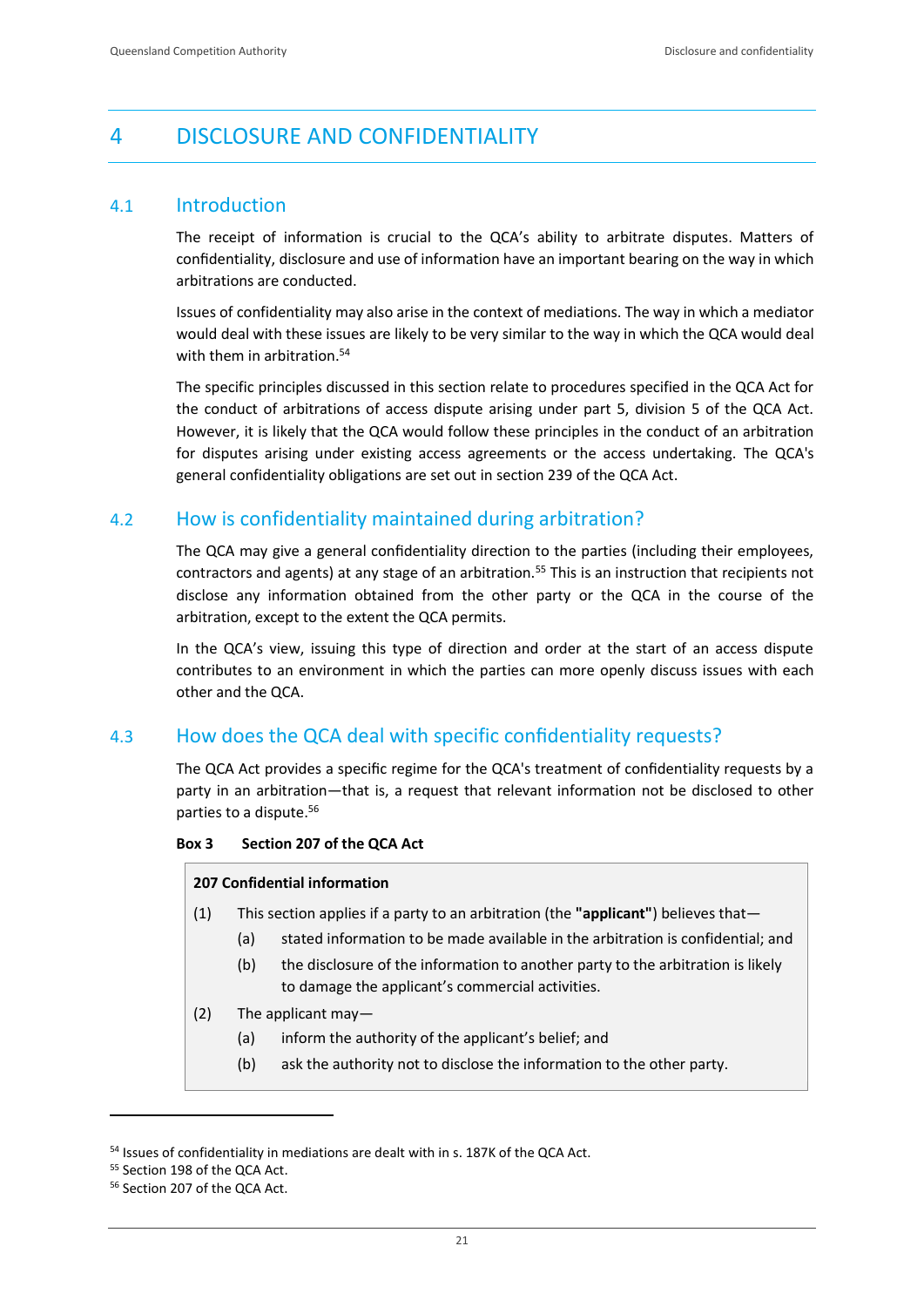- (3) On receiving a request, the authority must—
	- (a) inform the other party or parties of the request and general nature of the information to which the request relates; and
	- (b) ask the other party or parties whether there is any objection to the authority complying with the request.
- (4) If a party objects to the authority complying with a request, the party may inform the authority of its objection and the reasons for it.
- (5) If, after considering a request, and any objection and any further submission a party has made about the request, the authority is satisfied the applicant's belief is justified and that the disclosure of the information to another party would not be in the public interest, the authority must take all reasonable steps to ensure the information is not, without the applicant's consent, disclosed to the other party.
- (6) In this section—

**"commercial activities"** means activities conducted on a commercial basis.

After considering the confidentiality request and any objections, the QCA may decide not to give the information to the other parties to the dispute. Claims regarding confidentiality are always balanced against considerations of procedural fairness. A person who receives information of a confidential nature in circumstances of confidence must not make unauthorised use of that information.

If a party wishes to claim confidentiality over any information in a dispute, it is recommended that the party brings the claim to the attention of the QCA as early as possible in the process. In making a confidentiality claim (in either mediation or arbitration), the party making the claim should:

- clearly indicate the information that it considers should not be disclosed to other parties to the dispute
- state that it believes disclosure of the information is likely to damage its commercial activities and provide supporting justification for this view, and why
- state if disclosure of the information will not be in the public interest, and why.<sup>57</sup>

<sup>57</sup> Information that will help the QCA to assess a claim for confidentiality includes (a) details of the information that the claimant considers to be confidential; (b) the category of confidentiality for each claim and (c) the reasons why the information is considered to be confidential.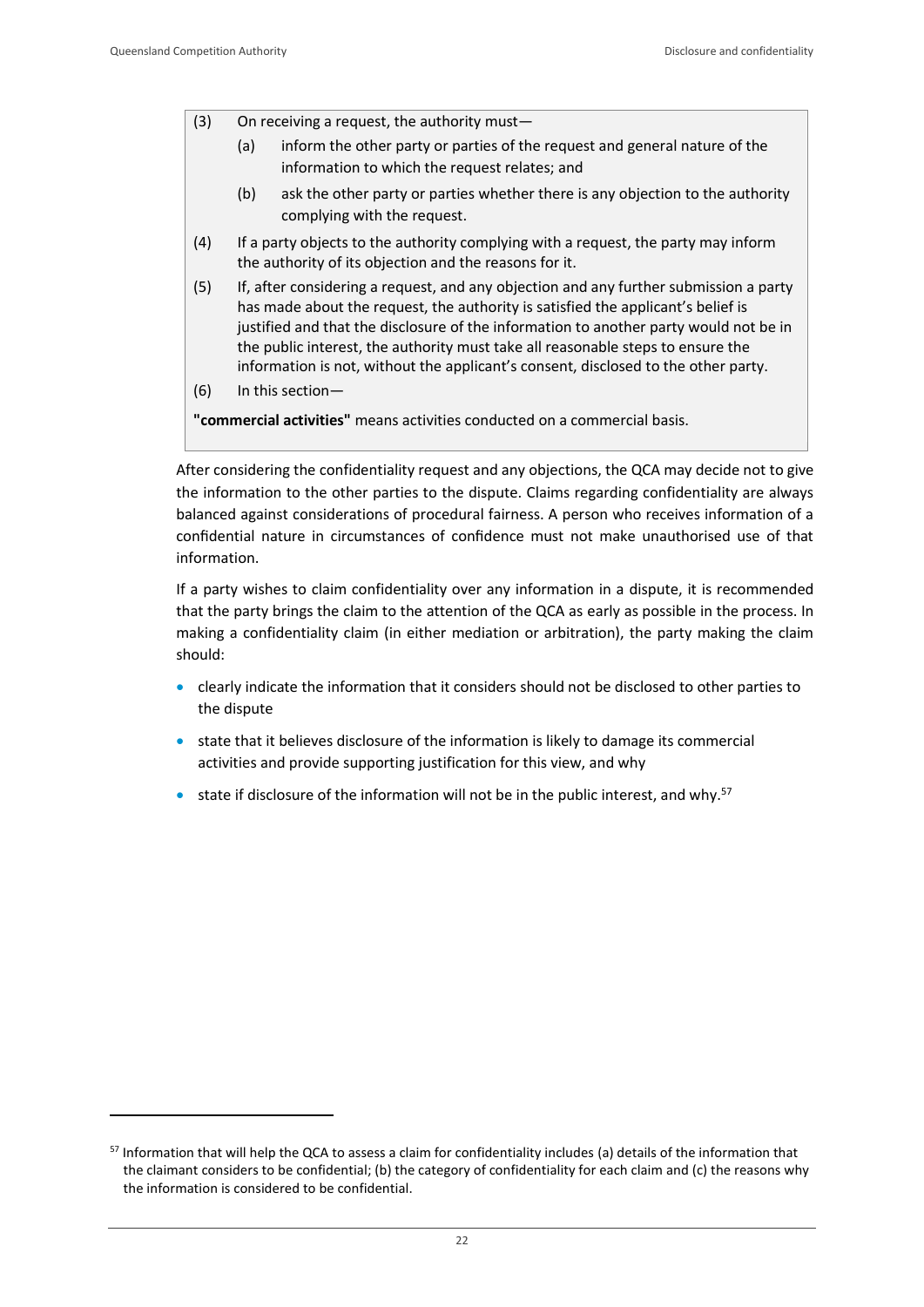## <span id="page-24-0"></span>5 THE DETERMINATION

## <span id="page-24-1"></span>5.1 Disputes between access seekers and DBCTM (access disputes)

Arbitration in relation to access disputes that arise under part 5, division 5 of the QCA Act—that is, a dispute on access to the declared service between an access seeker and DBCTM—is governed by the QCA Act. In a QCA arbitration on an access dispute, the QCA is required to make a written determination, called an 'access determination'.<sup>58</sup>

An access determination may deal with any matter relating to access by the access seeker to the service, including matters that were not the basis for the initial notification of the dispute.<sup>59</sup> The QCA Act provides some examples of access determinations:

#### **Box 4 Section 118 of the QCA Act**

#### **118 Examples of access determinations**

- (1) Without limiting section 117(3), an access determination may—
	- (a) require the access provider to provide access to the service by the access seeker; or
	- (b) require the access seeker to pay for access to the service; or
	- (c) state the terms on which the access seeker has access to the service; or
	- (d) require the access provider to extend, or permit the extension of, the facility; or
	- (e) require the access provider to permit another facility to be connected to the facility; or
	- (f) include a requirement that the access provider and access seeker enter into an access agreement to give effect to a matter determined by the authority.
- (2) Also, if the authority makes an access determination that requires or permits the extension of a facility and none of the costs of the extension are to be paid by the access provider, the authority may make an access determination that relates to the ownership of the extension.

The QCA may also make an order regarding the costs of the arbitration.

An access determination cannot be inconsistent with an approved access undertaking for the service.<sup>60</sup> Additionally, the QCA must not make an access determination that would have any of the following effects, except in circumstances specified in the QCA Act:

- reduce the amount of the service able to be obtained by an access provider
- result in the access seeker, or someone else, becoming the owner, or one of the owners, of the facility, without the existing owner's agreement
- require an access provider to pay some or all of the costs of extending the facility.<sup>61</sup>

<sup>58</sup> Section 117(1) of the QCA Act.

<sup>59</sup> Section 117(3) of the QCA Act.

 $60$  Section 119(1)(a) of the QCA Act.

<sup>&</sup>lt;sup>61</sup> See s. 119 of the QCA Act.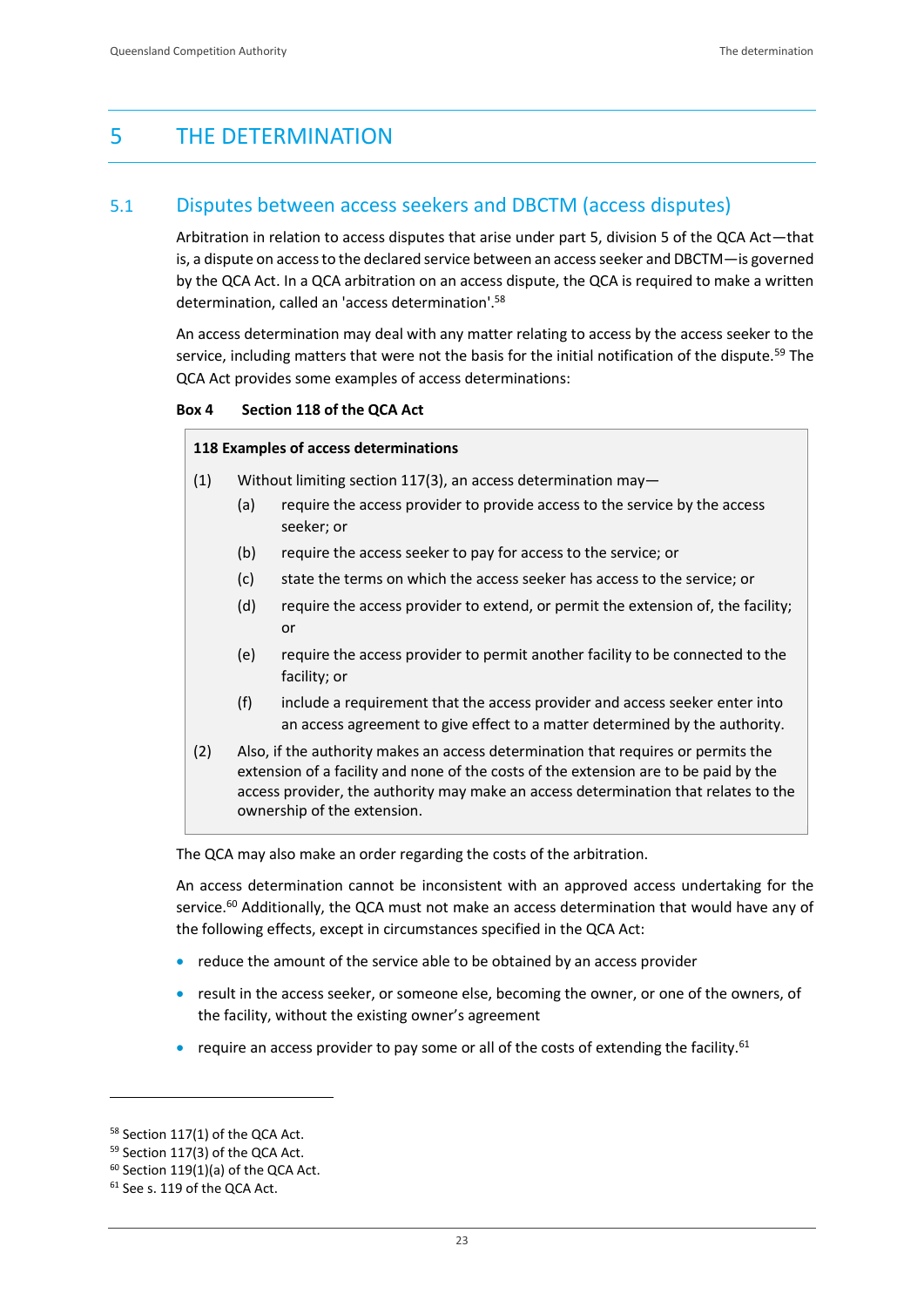Before making a final access determination, the QCA is required to give a draft determination to the parties. A final access determination made by the QCA is final and binding, and may be enforced under part 5, division 8 of the QCA Act.<sup>62</sup> There is no right to any form of merits review in relation to an access determination, however, a party to an access determination may pursue other avenues, including:

- recourse to judicial review
- applying to the QCA for the amendment or revocation of an access determination, if it reasonably believes there has been a material change in circumstances since the determination that justifies amendment or revocation of the determination.<sup>63</sup>

## <span id="page-25-0"></span>5.2 Disputes between existing access holders and DBCTM

Arbitration in relation to disputes that arise between existing access holders and DBCTM will be governed by the relevant access agreement under which the dispute arose. The form and content of a final written determination (if any) in such a dispute, as well as the procedures to be followed in issuing a final determination, will depend on the terms of the relevant access agreement.

For example, arbitrations under clause 15.4 of the 2017 SAA and 2019 DAU SAA must be conducted in accordance with and subject to the Institute of Arbitrators and Mediators Australia Rules for the Conduct of Commercial Arbitrations.

For disputes referred to the QCA for arbitration under existing access agreements, subject to the terms of the relevant access agreement, the QCA intends to consult with the parties as to the process in relation to the issuing of a final determination. For example, depending on the complexity of the dispute, the QCA may provide a draft written determination to the parties, prior to making a final written determination.

## <span id="page-25-1"></span>5.3 Publishing of arbitration determinations

The QCA is required to keep a register of access determinations made under part 5, division 5 of the QCA Act, including the QCA's reasons for the determination.<sup>64</sup> Additionally, and subject to an approved undertaking, DBCTM is required to provide an access seeker with information about access determinations made by the QCA in relation to arbitrations on access disputes (i.e. disputes under part 5, division 5, subdivision 3 of the QCA Act).<sup>65</sup>

It is important to note that neither of the provisions above require the QCA or DBCTM to provide information to existing access holders relating to determinations made in disputes between existing access holders and DBCTM (that is, disputes not falling within part 5, division 5 of the QCA Act). Therefore, determinations made in disputes between existing access holders and DBCTM may only be known by the relevant arbitrator<sup>66</sup>, the relevant access holder(s), and DBCTM.

DBCTM will necessarily be a party to every arbitration for the types of disputes discussed in this guide—and is likely to be the only party to have knowledge of the determinations made in all

<sup>62</sup> Section 124 of the QCA Act.

<sup>63</sup> Section 127A of the QCA Act.

<sup>64</sup> Section 127 of the QCA Act.

 $65$  Section 101(2)(h) of the QCA Act.

<sup>&</sup>lt;sup>66</sup> Note that the QCA will not necessarily be the arbitrator for disputes arising under the existing user agreements see section 2 of this guideline.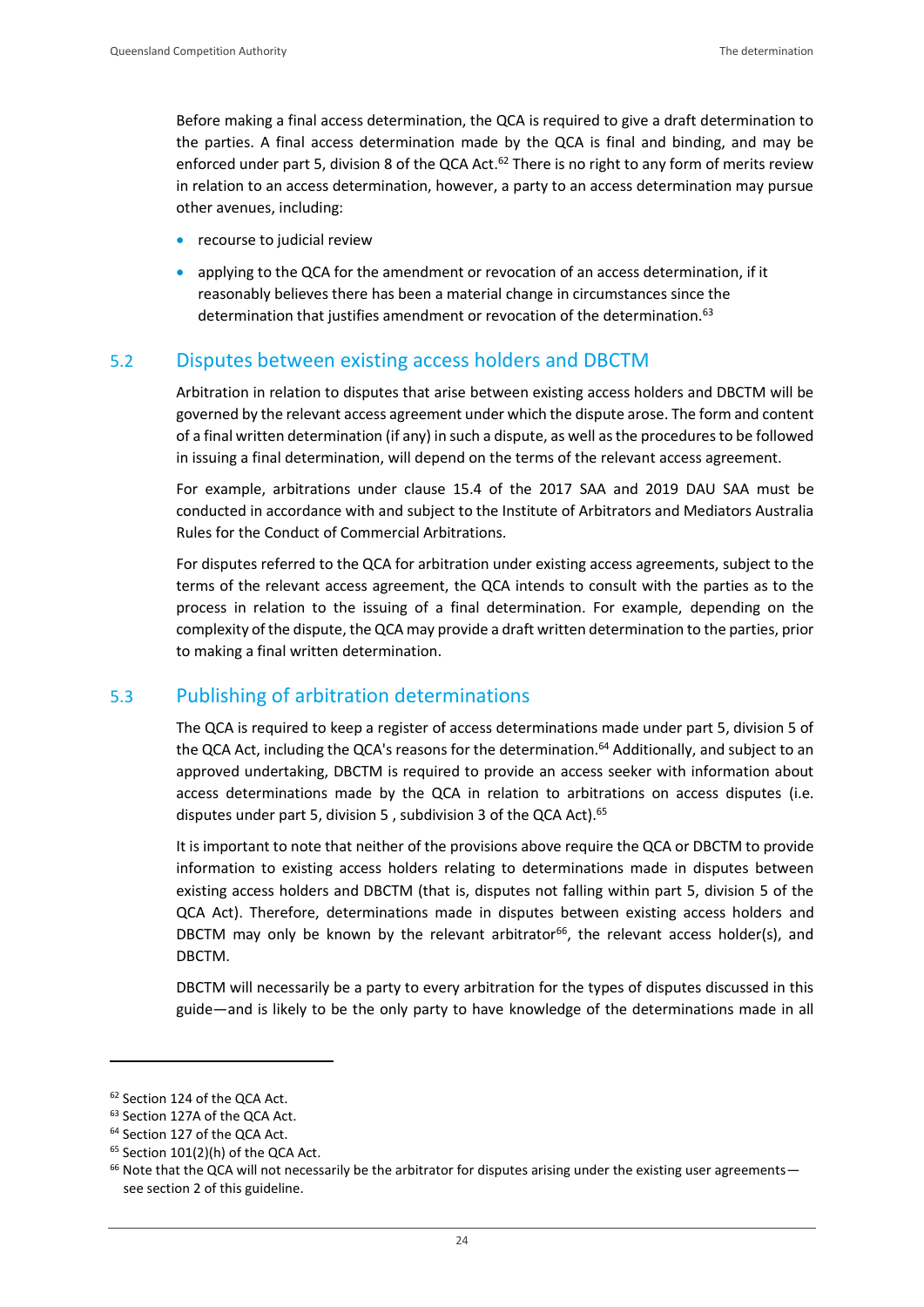arbitrations.<sup>67</sup> However, under the QCA Act and the 2019 DAU, it is unlikely that access seekers and existing access holders who were not a party to a dispute would be able to obtain detailed information from DBCTM about any determinations made in past arbitrations.<sup>68</sup>

This situation leads to a discrepancy between the relative transparency of access determinations made under the QCA Act and the relative opacity of determinations made under existing user agreements and the access undertaking, which may hinder effective negotiations between access seekers and users and DBCTM.

Therefore, the QCA intends to require DBCTM to provide information<sup>69</sup> on all access determinations made in relation to the DBCT service during the period of the 2021 access undertaking (from 2021 to 2026), whether or not the QCA is the arbitrator. This information will include the determination itself and the reasons for the determination. Confidential information that would be likely to damage the commercial activities of the parties to the determination will be appropriately redacted.

 $67$  Note that the QCA will not have knowledge of the details of any private arbitrations conducted under existing user agreements—if the QCA is not the arbitrator for a dispute arising under the existing user agreement, the QCA does not have the power to require the parties to a private arbitration to disclose details of that arbitration (including the determination or reasons for the determination) to the QCA.

 $68$  For example, we note the confidentiality provisions contained in clause 17.4(d) of the 2019 DAU in relation to determinations made by the QCA under that clause.

 $69$ The method by which this information is to be provided is described in Part A, Chapter 6 of the draft decision.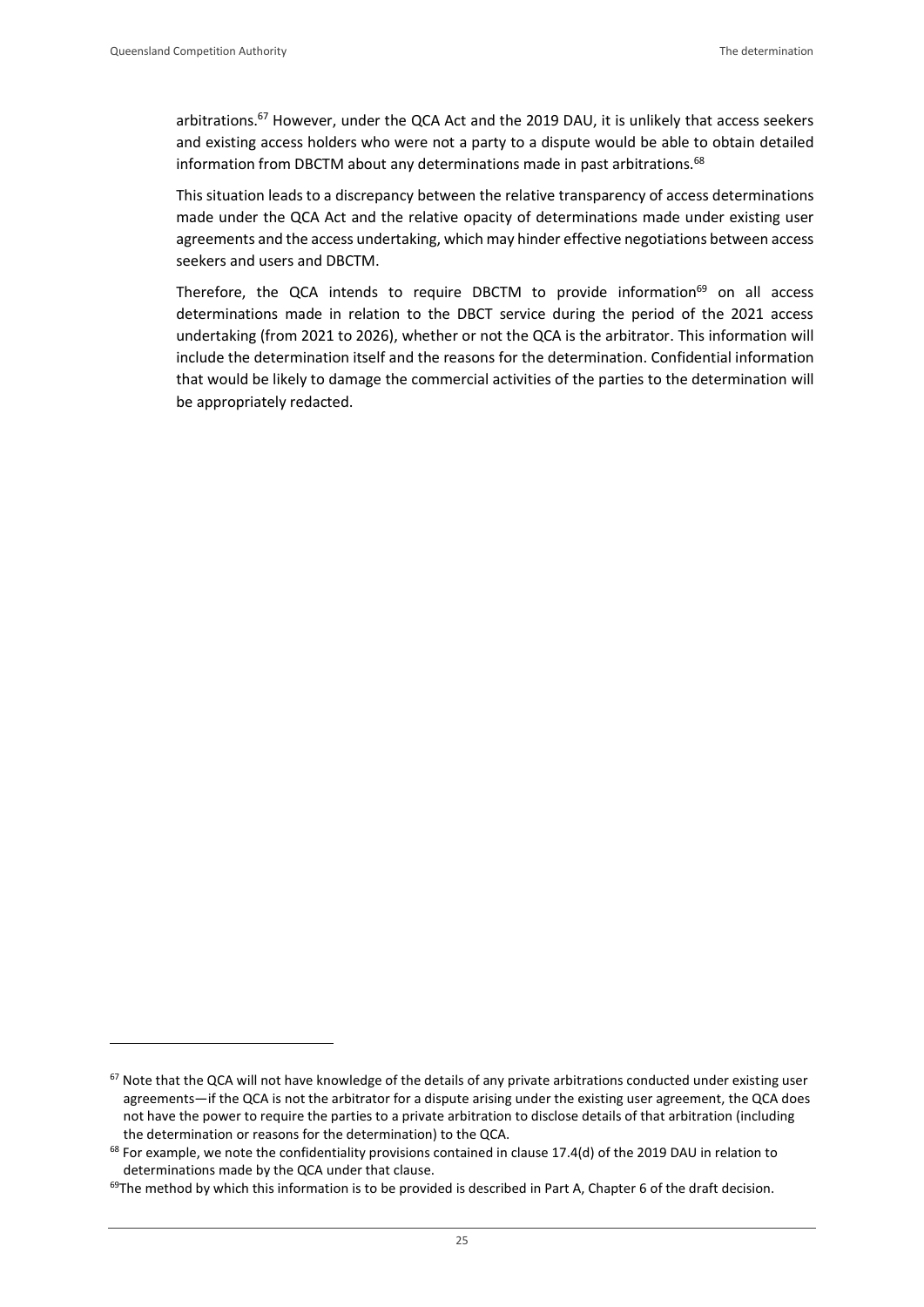## <span id="page-27-0"></span>6 CONSIDERATION OF MATTERS IN PRICING DISPUTES UNDER 2019 DAU

This section discusses a likely QCA approach in the consideration of matters in pricing disputes, whether such disputes arose under part 5, division 5 of the QCA Act or under existing user agreements or the access undertaking.

By way of introduction, pricing clauses in the 2019 DAU are quoted below. This section is intended as a general guide only—the QCA will determine each dispute on a case-by-case basis, having regard to the specific facts of that case.

## <span id="page-27-1"></span>6.1 Introduction

Under the 2019 DBCT DAU, access charges are defined as 'the amounts payable by an Access Holder under an Access Agreement or Existing user Agreement for the Services'.<sup>70</sup> Clause 11.2 of the 2019 DAU provides that:

- (a) Access Charges for each Terminal Component<sup>71</sup> will comprise two parts:
- (1) A Terminal Infrastructure Charge; and
- (2) An Operation & Maintenance Charge.

Clause 11.3 of the 2019 DBCT DAU sets out the determination of the access charges:

(a) The Access Charges for each Terminal Component in respect of which the Access Holder has an entitlement to Access will be:

- (1) in respect of the Operation & Maintenance Charge, determined in accordance with Section 11.6; and
- (2) in respect of the Terminal Infrastructure Charge, as agreed between DBCT Management and the Access Holder.

Subsequent clauses in the 2019 DAU specify a range of scenarios in relation to possible disagreements between access seekers, access holders and DBCTM in relation to the terminal infrastructure charge (TIC). For example:

- Clause 11.3(b) discusses disagreements between an access seeker and DBCTM on the initial TIC to apply from the commencement of an access agreement.
- Clause 11.3(c) discusses disputes between an access holder and DBCTM concerning the TIC to apply under an access agreement.

Where DBCTM, an access holder or an access seeker refers a dispute in relation to the initial TIC for arbitration to the QCA $^{72}$ , clause 11.4(d) of the 2019 DAU states that in determining the initial TIC, the QCA:

(1) must have regard to the matters in section 120(1) of the QCA Act; and

<sup>70</sup> Schedule G of the 2019 DBCT DAU.

 $71$  Terminal component means each of the existing terminal and the differentiated expansion component, as in schedule G of the 2019 DAU.

 $72$  Such a dispute may be referred to the QCA under part 5, division 5 of the QCA Act, or under an existing user agreement or access undertaking, depending on the facts of the dispute (see section 2 of this guideline).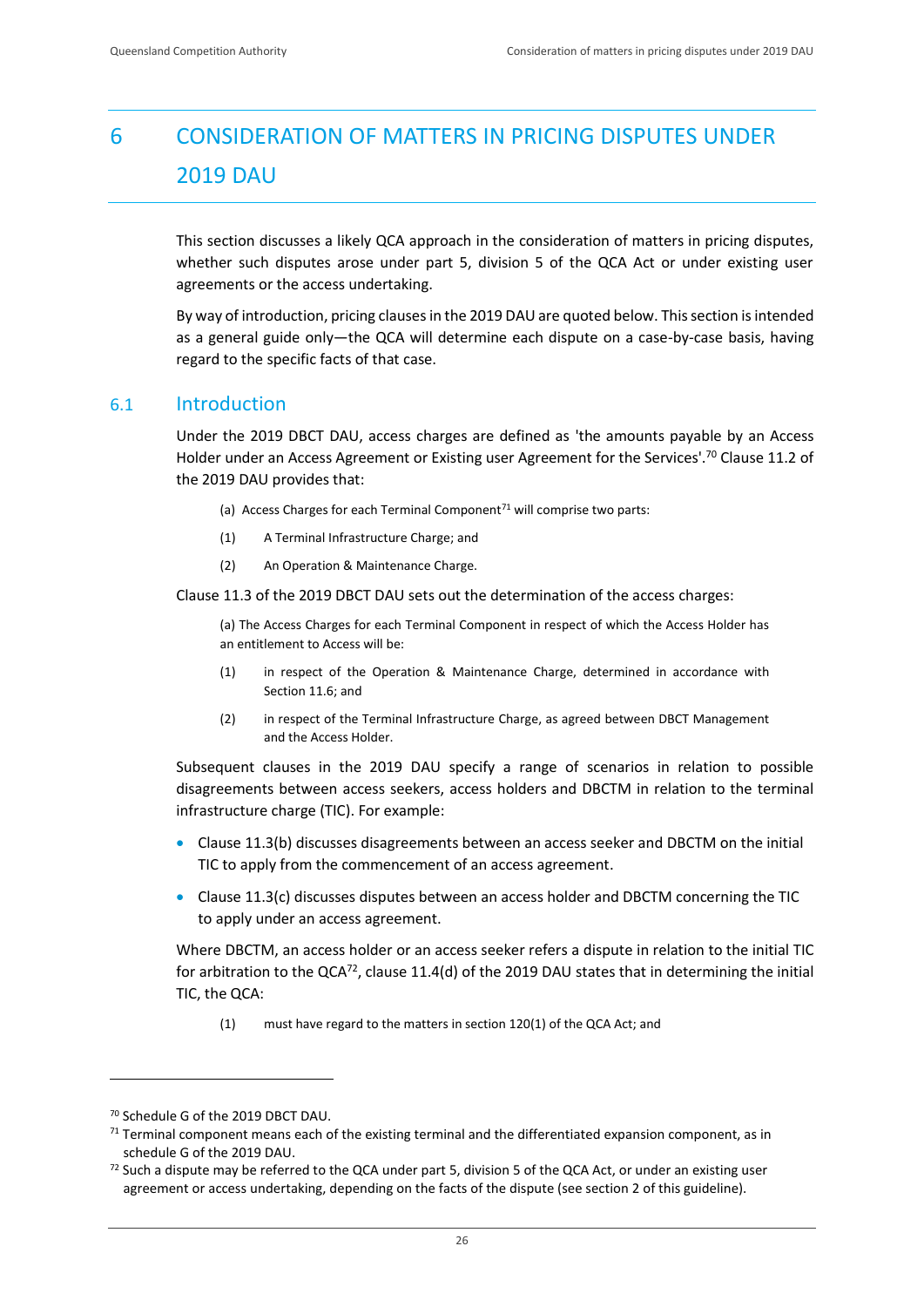(2) may take into account any other matters relating to the matters mentioned in  $11.4(d)(1)^{73}$ it considers appropriate.

## <span id="page-28-0"></span>6.2 Determining a dispute on pricing matters

## 6.2.1 Consideration of the access proposal

In establishing an appropriate TIC, the QCA will give consideration to the appropriateness of the access proposal, having regard to the factors outlined in section 120 of the QCA Act. In doing so, the QCA considers it appropriate to have regard to the overall reasonableness of DBCTM's proposal.

This approach for considering a dispute on the TIC recognises that:

- forming a view as to what may constitute an appropriate TIC for the provision of access to coal handling services at DBCT will require us to apply our judgement, due to the uncertainty inherent in estimating, among other things, costs associated with providing access
- consideration of the reasonableness of the access proposal as part of an arbitration, rather than applying a strict rules-based approach to estimating an appropriate TIC, will facilitate genuine negotiation between the parties and incentivise DBCTM to propose a reasonable TIC when negotiating with access seekers.

Where a dispute on the TIC is referred to the QCA for arbitration and it deems an access proposal by DBCTM not appropriate, the QCA will be required to establish an alternative TIC to apply as part of the relevant access agreement.

## 6.2.2 Apply discretion in having regard to the relevant factors

The QCA will apply its discretion in determining how to have regard to the factors in section 120 of the QCA Act as part of an arbitration. The matters the QCA is required to consider are diverse and may represent competing objectives. The QCA Act does not provide guidance on how to assign weight to respective considerations before applying them to any given issue. It is a wellaccepted proposition that in the absence of a statutory indication of the weight to be given to various considerations, it is generally for the decision-maker, not the court, to determine the appropriate weight to be given to the matters which are required to be taken into account in exercising that statutory power.<sup>74</sup>

In establishing an appropriate TIC, the QCA will have regard to all of the evidence provided by the parties to the dispute, as well as the circumstances under which access is provided. The QCA does not consider it appropriate to specify a particular approach or methodology for establishing the appropriate TIC for all access seekers. Relevantly, under section 196(1)(c), the QCA may inform itself on any matter relevant to the dispute the subject of the arbitration in any way it considers appropriate.

In exercising its discretion, the QCA will not be bound by previous regulatory decisions on pricing matters, DBCTM's information disclosure reports or the actions of parties throughout the regulatory period, for reasons set out below.

 $73$  Clause 11.4(d)(1) requires the QCA to have regard to the matters in s. 120(1) of the QCA Act.

<sup>74</sup> *Minister for Aboriginal Affairs v Peko-Wallsend Ltd* (1986) 162 CLR 24 at 41. Also see *Telstra Corporation Ltd v ACCC*  [2008] FCA 1758.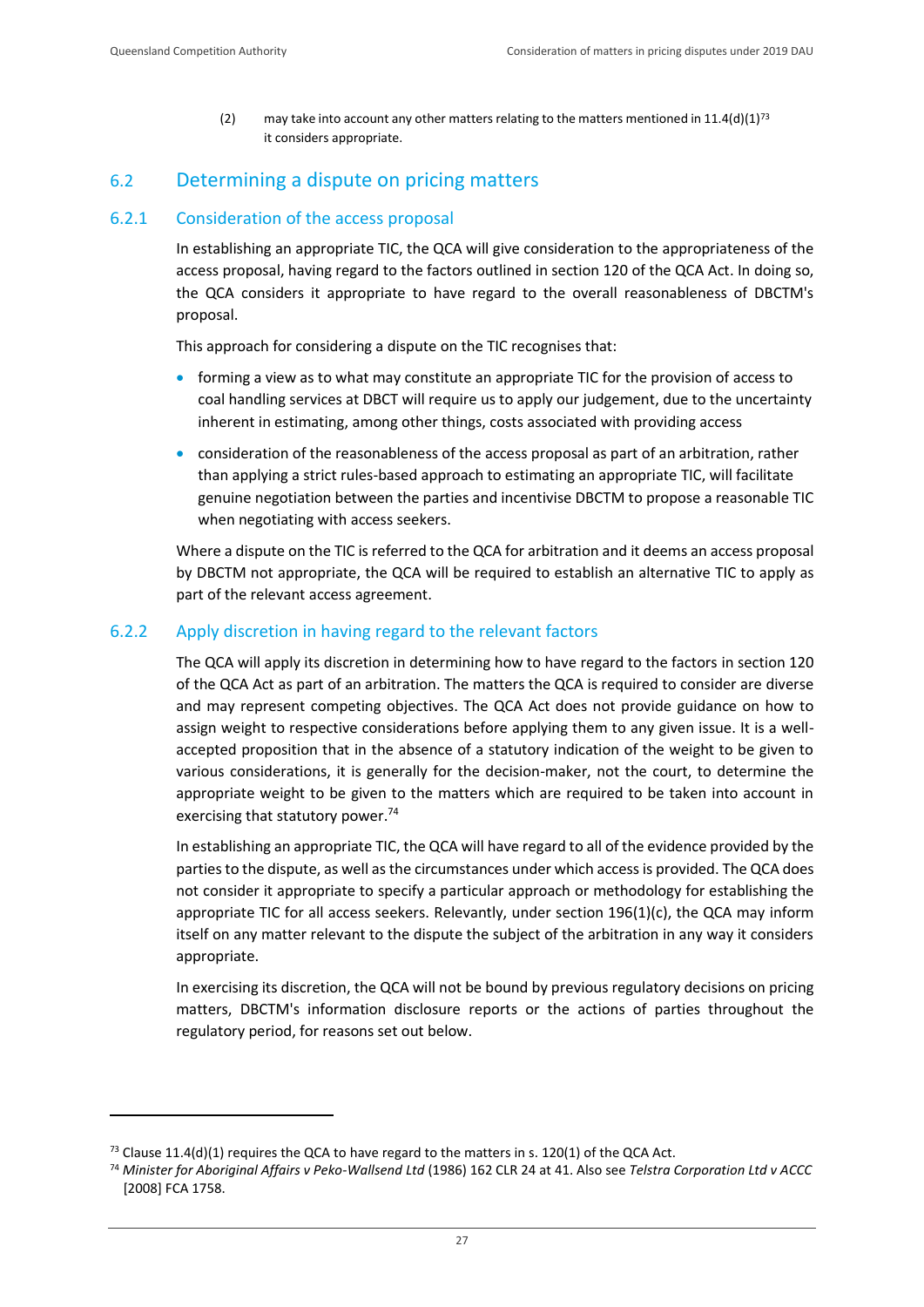#### Previous regulatory decisions on pricing matters

The precedents applied in past determinations are in reference to the information provided and circumstances specific to those previous determinations. Past regulatory decisions or previous considerations do not preclude the QCA from making a determination in an arbitration having regard to the relevant facts of the dispute. In this regard, the QCA is of the view that the previous methodologies and approaches used to estimate a reference tariff for DBCTM need not define or constrain its approach in determining an appropriate TIC in an arbitration.

In previous regulatory determinations, a cost-based building block methodology was applied to estimate a reference tariff for a terminal component. While the costs incurred by DBCTM in providing access remains a relevant consideration the QCA must have regard to as part of a dispute on an appropriate TIC for an access seeker<sup>75</sup>, this is just one matter for consideration.

For instance, the factors outlined in section 120(1) of the QCA Act require the QCA to have regard to, among other things, the value of access to the relevant access seeker (or access seekers). Consideration of the value of access to an access seeker is likely to differ considerably depending on the operating and market characteristics of that user.<sup>76</sup> In forming a view on such matters, it is necessary to assess all of the evidence provided by the relevant parties involved in a dispute.

While the QCA intends to exercise judgement and discretion in its approach, it acknowledges there are accepted regulatory approaches, and it will have regard to these where appropriate in forming its views.

### DBCTM's information disclosure reports

The QCA considers that the information provision arrangements outlined in the access undertaking are sufficient to enable access seekers to form a view on a reasonable TIC for the purpose of negotiating with DBCTM.<sup>77</sup>

However, while the QCA considers the form and content of the information provision arrangements to be reasonable, this should not be taken as QCA endorsement of the methods or assumptions used to estimate cost information provided to access seekers, in establishing an appropriate TIC. The QCA will assess the overall appropriateness of the TIC as part of the arbitration process.

#### Actions of parties throughout the regulatory period

While certain actions of parties may provide context or evidence in considering whether a TIC is appropriate, the QCA will not necessarily base its decision (about an appropriate TIC for an access seeker or access holder) on the previous behaviour of those parties involved in the dispute.

For instance, where relevant, the QCA will not necessarily be bound to apply actual costs incurred, or strategies implemented<sup>78</sup>, by DBCTM throughout the regulatory period. The QCA may instead

<sup>&</sup>lt;sup>75</sup> One of the factors the QCA is to have regard to is the pricing principles mentioned in s. 168A (s. 120(I) of the QCA Act). Section 168A(a) of the QCA Act stipulates that the price of access to a service should 'generate expected revenue for the service that is at least enough to meet the efficient costs of providing access to the service and include a return on investment commensurate with the regulatory and commercial risks involved.'

 $76$  The individual operational and supply chain costs for each mine will differ depending on the site and location characteristics of that particular mine. Additionally, the coal price obtained for the product may differ considerably depending on the characteristics of the coal produced.

 $77$  These issues are considered in Part A, Chapter 6 of the draft decision.

<sup>&</sup>lt;sup>78</sup> For instance, DBCTM may adopt specific hedging strategies in order to manage the risk of varying market conditions throughout the regulatory period.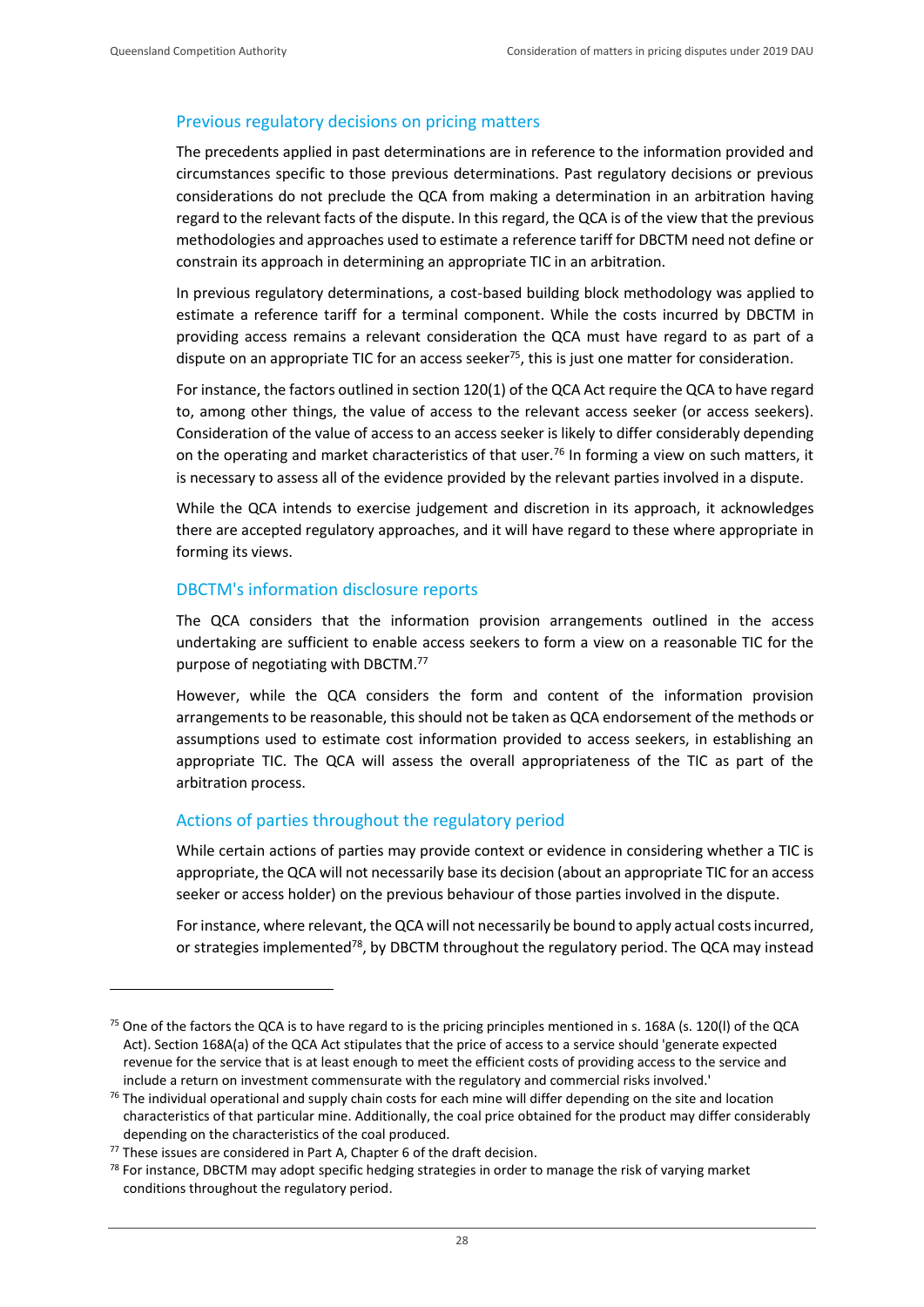form a view as to the efficient costs of providing access with reference to a benchmark entity, which may not resemble the actual behaviour of DBCTM throughout the regulatory period.

Where the access undertaking or access agreements do not provide guidance as to how such matters are to be considered, the QCA will use its discretion in considering such matters.

## <span id="page-30-0"></span>6.3 Further considerations

## 6.3.1 The relevant terminal component

In making a determination in relation to a dispute on pricing matters, the QCA will take into consideration the characteristics of the relevant terminal component.

Clause 5.12 of the 2019 DAU requires DBCTM to make an application to the QCA for a price ruling as part of the expansion process. The price ruling requires the QCA to determine how the cost of the expansion is to be recovered, either through socialised pricing or differential pricing.

The costs and risks associated with providing access may differ considerably across terminal components. The cost and risk characteristics of a terminal component, and the way in which these are allocated among parties, may be a key consideration that forms the basis for negotiating access.

The QCA will determine an arbitration based on the characteristics of the relevant terminal component, and in accordance with our price ruling.

Where relevant, a price ruling will identify the terminal component that negotiation should be based on. For example, should the QCA determine that an expansion is to be socialised, DBCTM will provide access to the existing terminal component, and negotiations should occur on this basis. If the price ruling determines that an expansion should be differentially priced, negotiations should be based on an alternative, differentiated terminal component.

Thus, the QCA considers it appropriate for DBCTM to outline to access seekers the relevant terminal component as part of the negotiation process.

## 6.3.2 The regulatory framework

In arbitrating a dispute on pricing matters, the QCA will have regard to how cost and risk is allocated to parties within the regulatory framework. In particular, the access undertaking and relevant access agreements specify the terms by which access is to be provided, and the risksharing arrangements between the parties. These arrangements will be directly relevant in having regard to the matters outlined in section 120 of the QCA Act.

For instance, the costs and risk incurred by DBCTM should be reflected in a TIC, noting that the pricing principles in section 168A of the QCA Act stipulate that the price of access to a service should 'generate expected revenue for the service that is at least enough to meet the efficient costs of providing access to the service and include a return on investment commensurate with the regulatory and commercial risks involved'.

It is also appropriate to account for the risk-sharing arrangements provided for in the access arrangements in having regard to other factors, including the value of access to an access seeker. In this regard, the regulatory framework prescribes how volume and cost risk is to be allocated between the parties. Given that high levels of volatility in traded coal prices have been a feature of global coal markets**,** and much of the short-term volume risk is allocated to access holders, the value of access to an access seeker may vary significantly throughout the coal price cycle to reflect market conditions.